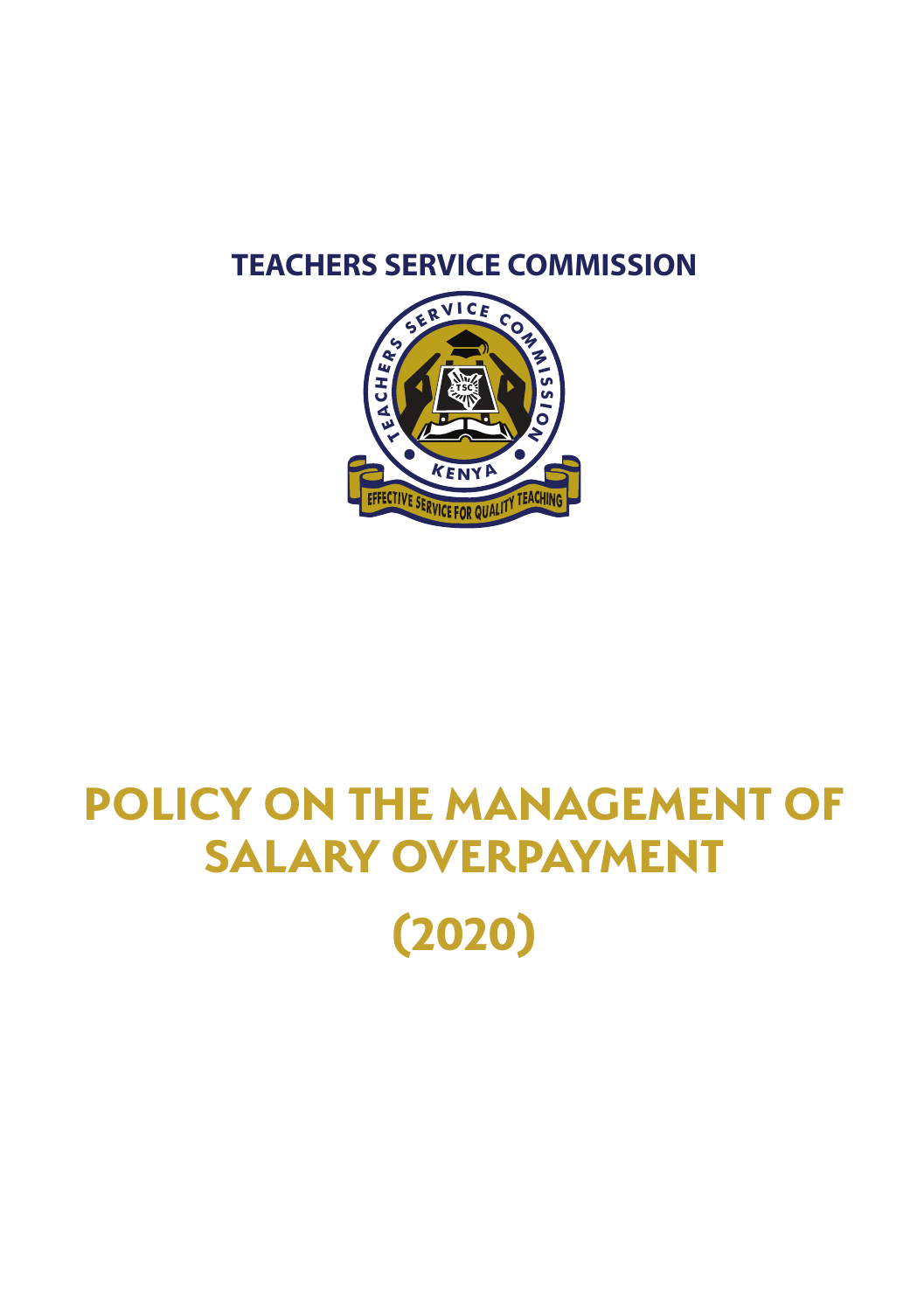| <b>VISION</b>      |                                                                                  |
|--------------------|----------------------------------------------------------------------------------|
|                    | To be transformative teaching service for quality<br>education                   |
|                    |                                                                                  |
| <b>MISSION</b>     | To professionalize the teaching service for quality<br>education and development |
|                    |                                                                                  |
| <b>CORE VALUES</b> |                                                                                  |
|                    | Professionalism                                                                  |
|                    | <b>Customer focus</b>                                                            |
|                    | Integrity                                                                        |
|                    | Team Spirit                                                                      |
|                    | Innovativeness                                                                   |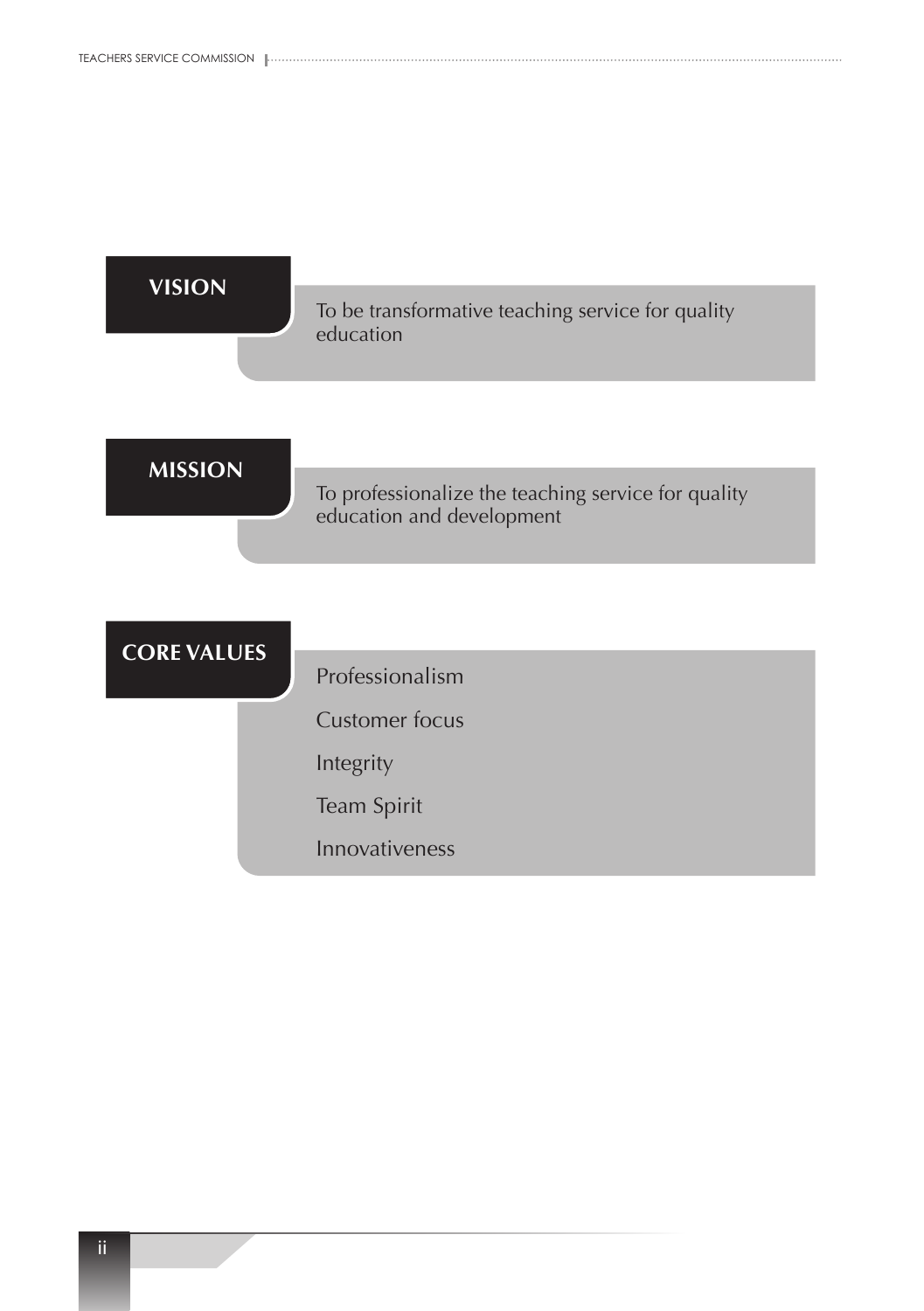### **CONTENTS**

|            | 1.1 |     |                                                             |  |
|------------|-----|-----|-------------------------------------------------------------|--|
|            |     |     |                                                             |  |
| 2.0        |     |     |                                                             |  |
| <b>3.0</b> |     |     |                                                             |  |
| 4.0        |     |     |                                                             |  |
|            |     |     |                                                             |  |
|            |     |     |                                                             |  |
|            |     |     |                                                             |  |
| 6.0        |     |     |                                                             |  |
| 7.0        |     |     |                                                             |  |
|            | 7.1 |     | Roles and Responsibilities: Policy Implementation Matrix  4 |  |
|            |     |     |                                                             |  |
|            |     |     |                                                             |  |
|            |     |     |                                                             |  |
|            |     |     |                                                             |  |
|            |     | (a) |                                                             |  |
|            |     | (b) |                                                             |  |
|            |     | (c) |                                                             |  |
|            |     | (d) |                                                             |  |
|            |     | (e) |                                                             |  |
|            |     | (f) |                                                             |  |
|            |     | (g) |                                                             |  |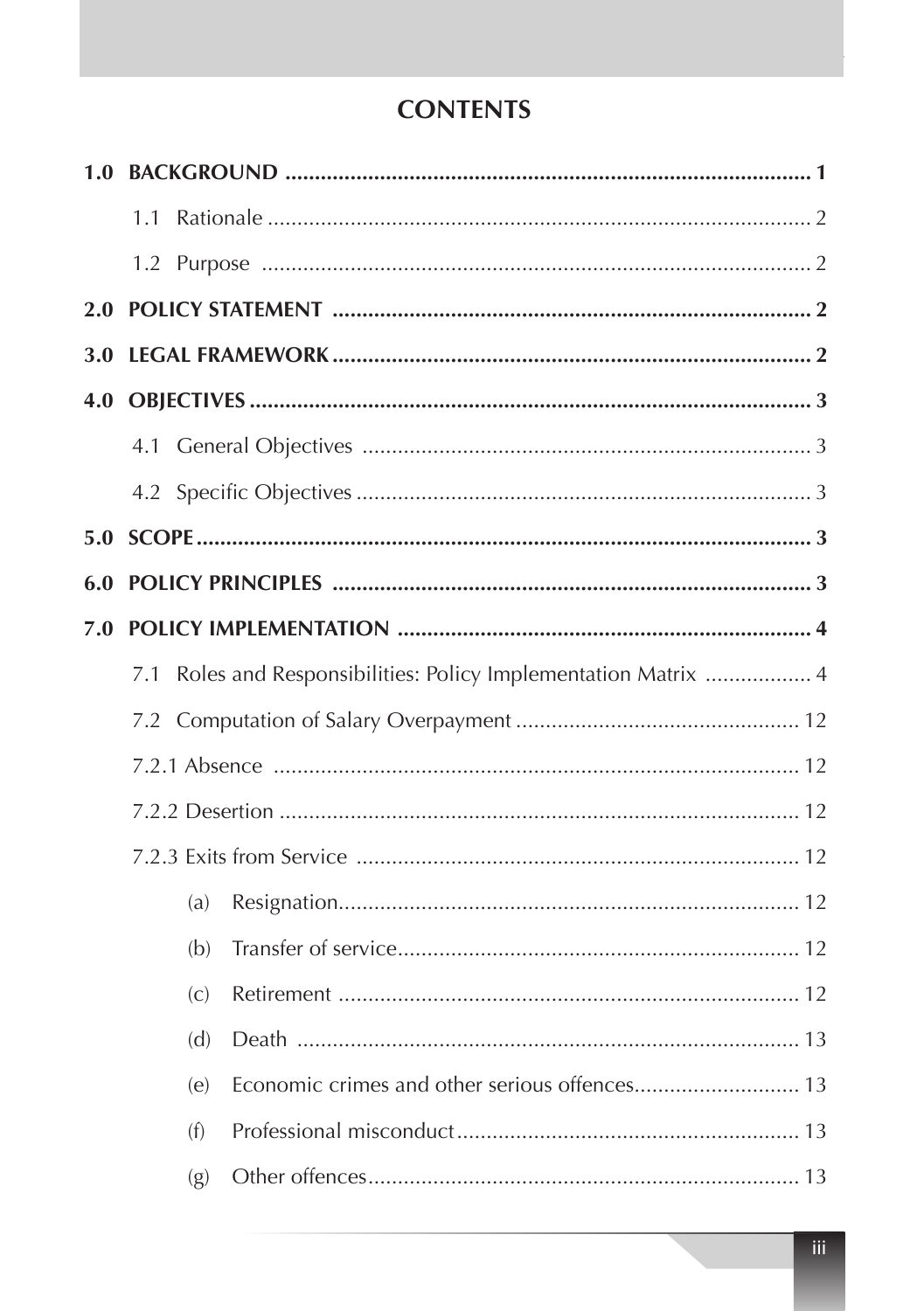|               |     | (a) |                                                  |
|---------------|-----|-----|--------------------------------------------------|
|               |     | (b) |                                                  |
|               | 7.3 |     |                                                  |
|               |     |     |                                                  |
|               |     |     |                                                  |
|               |     | (a) |                                                  |
|               |     | (b) |                                                  |
|               |     | (c) |                                                  |
|               |     | (d) |                                                  |
|               |     | (e) |                                                  |
|               |     | (f) |                                                  |
|               |     | (g) |                                                  |
|               |     |     |                                                  |
|               | 7.4 |     |                                                  |
|               |     |     |                                                  |
|               |     |     |                                                  |
| 8.0           |     |     |                                                  |
| $9.0^{\circ}$ |     |     |                                                  |
|               |     |     | APPENDIX I: SALARY OVERPAYMENT DEMAND LETTER  18 |
|               |     |     |                                                  |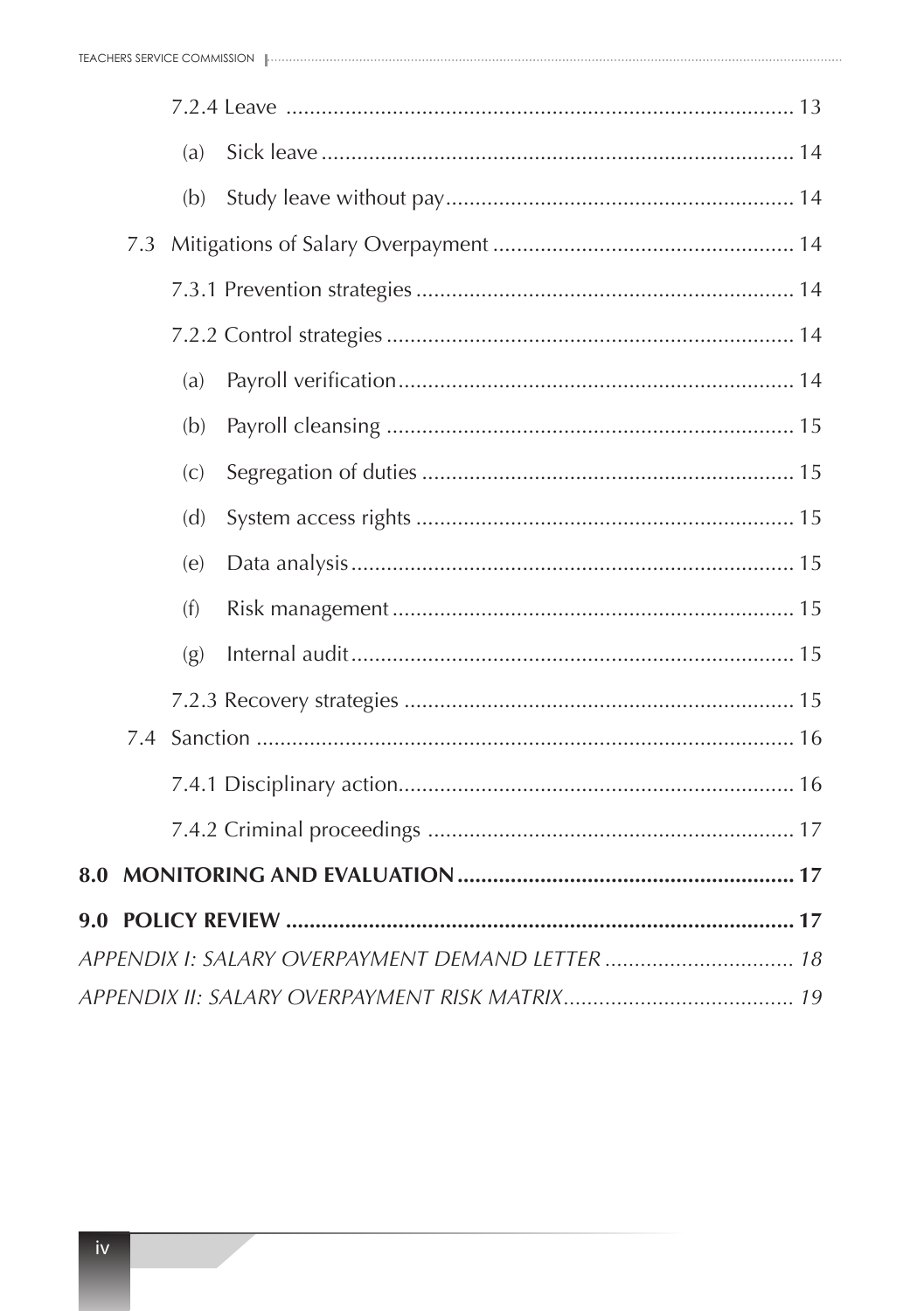### **PREFACE**

The Commission recognizes prudent financial management as <sup>a</sup> critical factor in the execution of its mandate in teacher management. It is, therefore, committed to ensuring that all employees maintain high ethical standards, integrity and accountability in performance of duties, reporting any incorrect payments or changes that may lead to salary overpayments. It is, therefore, the responsibility of the management to consider the potential consequences of making unnecessary salary overpayments to the employees.

A salary overpayment occurs when an employee, past or present receives money to which they are not entitled. An overpayment may be the result of late advice to payroll, incorrect or misinterpreted advice by the officer's responsible, late reporting of changes affecting an employee pay, incorrect documentation and processing or system error among others. Although overpayments may occur through no fault of the employee concerned, the Commission has an obligation to recover such overpayments and manage funds efficiently and effectively in accordance with the Financial Management Act regardless of the cause of the overpayment and to recover any amount paid to an employee to which they were not entitled with or without their consent until amount is repaid in full.

Similarly, all employees must understand that overpayment of salary and subsequent recovery of overpayments will impact on their future earnings and put them into a serious financial strain. They should, therefore, exercise due diligence by notifying the employer about any incorrect payment once identified, refund the money or negotiate and agree to a repayment plan within a reasonable timeframe.

Despite the presence of a policy framework to prevent, control and recover overpayments when and as appropriate, the problem of salary overpayments has persisted due to the various emerging issues, which included but not limited to operational, structural and technological changes. This policy is, therefore, intended to serve as a tool to prevent salary overpayments by describing transactional and communication responsibilities for activities that impact employee pay. It should be read and understood by all staff particularly those responsible for reporting and processing transactions that affect employee pay. In addition, they must ensure that any outstanding overpayment is repaid to the Commission as soon as possible.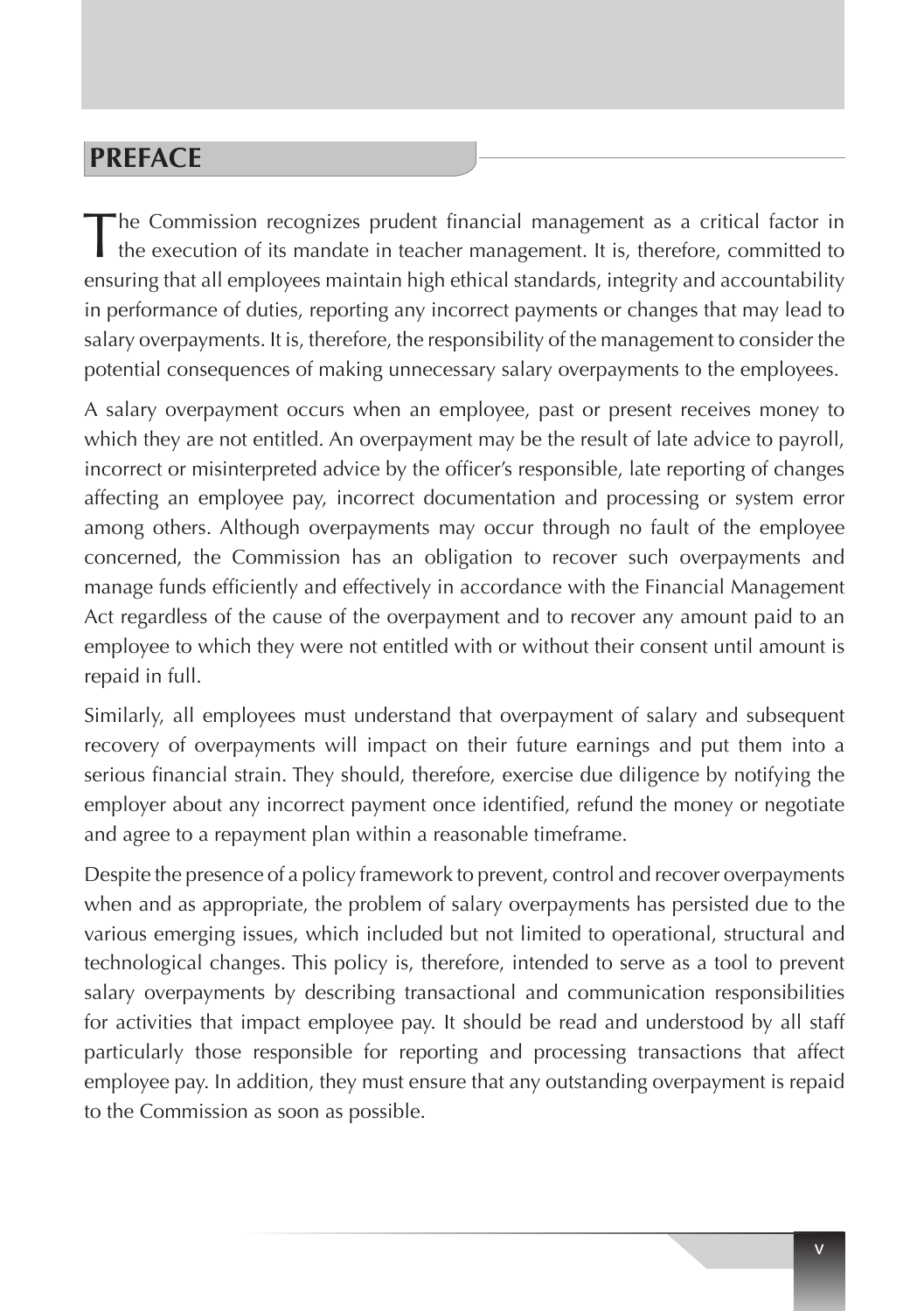Allsupervisors,fieldofficers andheadsofinstitutionare expectedtonotify theCommission about any changes that may cause a salary overpayment to the serving employees and those who exit service within the reasonable time to avoid salary overpayment.

**Dr. Lydia Nzomo, CBS CHAIRPERSON**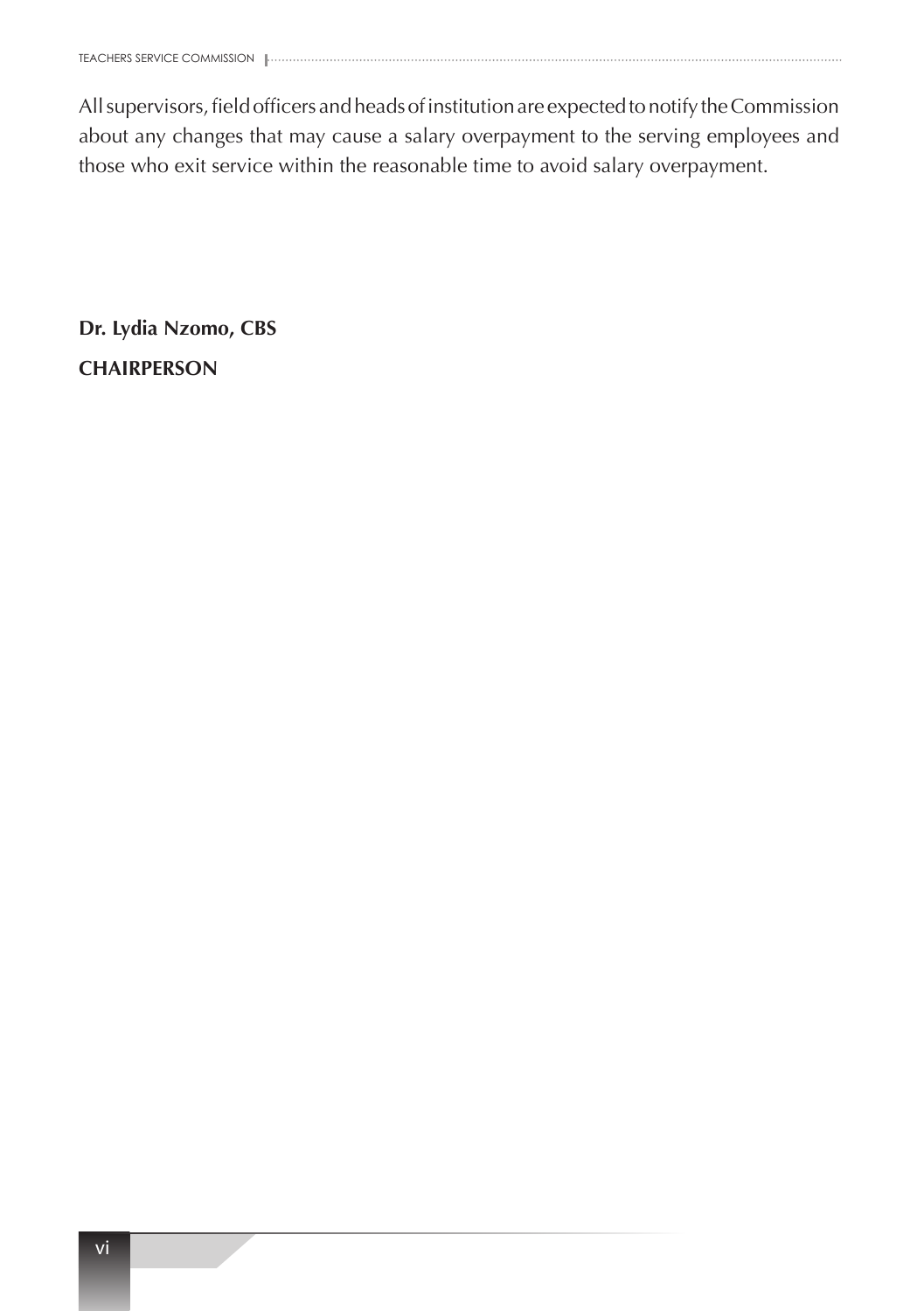### **FOREWORD**

The Teachers Service Commission has a responsibility to develop and adhere to the Prevention and Control of Salary Overpayment in accordance with the provision of Public Finance Management Act, 2012 and the Public Finance Regulations (2015) by ensuring that public finances are protected against the risk of irregular payments, which has been rated high in the category of operational risks.

Salary overpayment may occur for a variety of reasons ranging from absence and desertion of duty, exit of employment, professional misconduct resulting to a disciplinary process, involvement in criminal activities leading to court action, administrative errors, untimely processing of official leave such as study leave and sick leave among others.

This policy aims at identifying root causes of salary overpayment and instituting preventive mechanisms, defining roles and responsibilities of service areas and providing guidelines on sanctions to employees responsible for causing such payments. The policy outlines procedures for identification, prevention and control of salary overpayment and strategies put in place by the Commission to ensure that recoveries are made within the shortest time possible once discovered.

Prevention of salary overpayment and timely resolution of overpayment errors are important for proper and responsible management of the Commission's funds. Failure to correct salary overpayment promptly may put the Commission to a serious financial crisis. A timely communication from the key stakeholders is, therefore, critical to an effective prevention of salary overpayments. Teachers Service Commission officers at all levels and heads of institutions are expected to implement effective systems and practices for communicating activities that may affect employee pay salary causing overpayment.

The implementation of this policy will go a long way in ensuring accountability for funds assigned to the Commission by ensuring that they are well managed and officers responsible for causing overpayment are made to account.

**Dr. Nancy Njeri Macharia, CBS COMMISSION SECRETARY**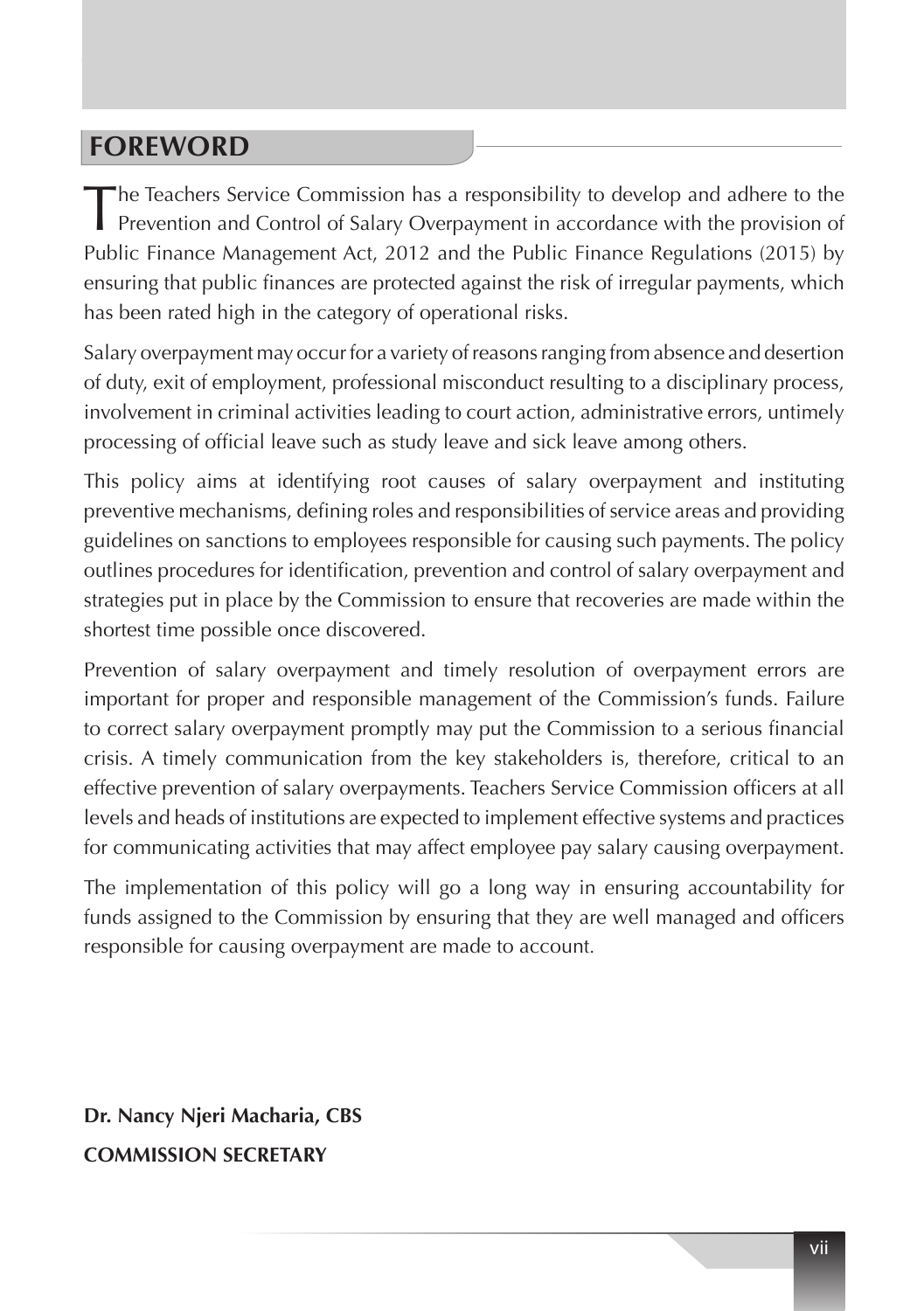## **ABBREVIATION & ACRONYMS**

| ADS:         | <b>Authorized Data Sheet</b>                        |
|--------------|-----------------------------------------------------|
| <b>IPPD:</b> | Integrated payroll personnel data                   |
| PE:          | Personal Emolument                                  |
| HR:          | Human Resource                                      |
| SMS:         | <b>Short Message Service</b>                        |
| SOG:         | Salary Overpayment General                          |
| CD:          | <b>County Director</b>                              |
| GP. 178:     | Government Paper 178                                |
| <b>DCSs</b>  | Data Control Sheets                                 |
| <b>TIMIS</b> | Teacher Management Information System               |
| D (HRM&D)    | Director, Human Resource Management and Development |
| $D$ (FS)     | Director, Field Services                            |
| <b>CORT</b>  | Code of Regulations for Teachers                    |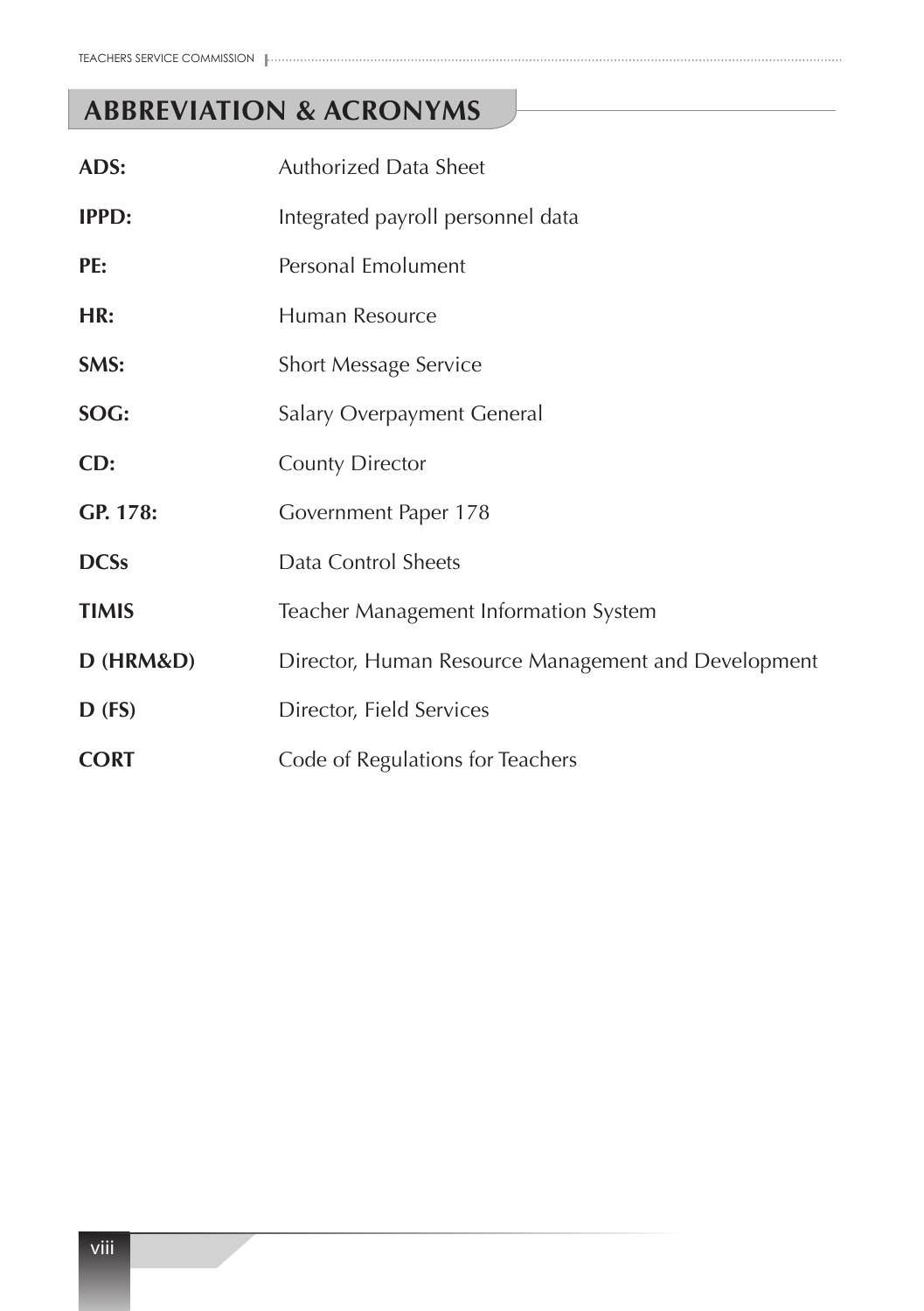# **DEFINITION OF TERMS**

| <b>Bring-up:</b>             | Instruction to registry to mark the file to the action<br>officer/section at a later date.                        |
|------------------------------|-------------------------------------------------------------------------------------------------------------------|
| <b>Control:</b>              | Strategies put in place to avoid the occurrence of<br>overpayment.                                                |
| <b>Desertion:</b>            | Being away from duty without permission for period<br>of 14 continuous days or more.                              |
| Irrecoverable overpayment:   | Overpayment that has been followed up but is not<br>recoverable due to various reasons.                           |
| <b>Salary overpayment:</b>   | Any money paid to an employee by the employer to<br>which they are not entitled personal emolument.               |
| <b>Prevention:</b>           | Measures put in place to hinder the occurrence of<br>overpayment.                                                 |
| <b>Recovery:</b>             | Mode of redeeming overpayment.                                                                                    |
| <b>Sanction:</b>             | Penalty for breaching the laid down regulations/<br>procedures.                                                   |
| <b>Statutory deductions:</b> | Recoveries that are required by law from employees'<br>salaries and allowances such as PAYE, WCPS, NSSF,<br>NHIF. |
| Stop order:                  | Instructions given to HR to stop payments.                                                                        |
| <b>Study leave:</b>          | Leave granted to employees to further their education.                                                            |
| Write off:                   | When the debt is officially cancelled.                                                                            |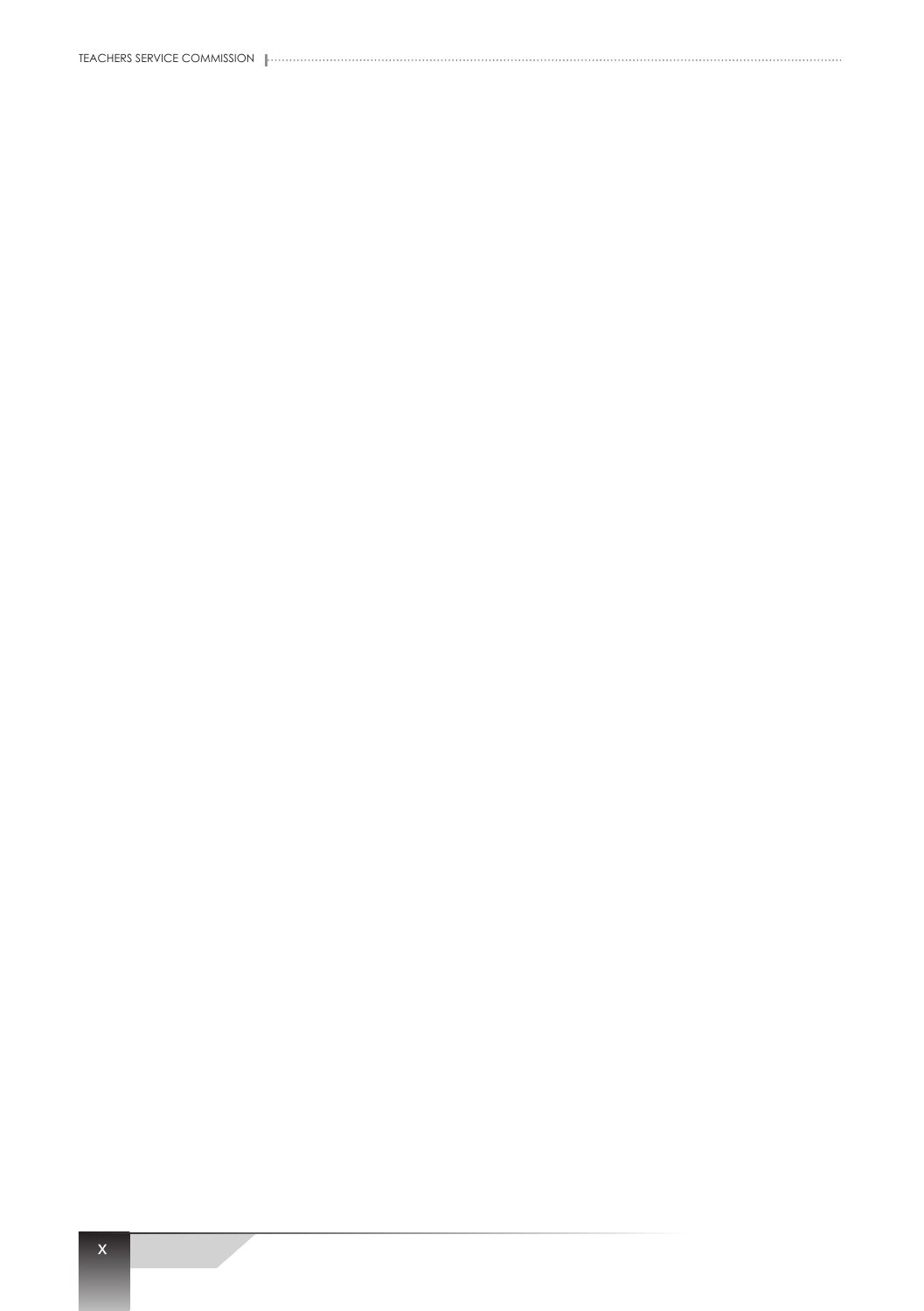### **1.0 BACKGROUND**

The Teachers Service Commission (TSC) is an independent Commission established under Article 237(1) of the Constitution of Kenya, 2010 and regulated under Teacher Service Commission Act, 2012. Its functions include: registering trained teachers, recruiting and employing teachers, assigning teachers employed by the Commission, reviewing demand for and supply of teachers, advising the national government on matters relating to the teaching profession.

Under Section 11 of the TSC Act, 2012, the Commission is mandated to formulate policies, provide strategic direction, leadership and oversight to the secretariat, to manage payroll of teachers in its employment among other functions.

Currently, the Commission manages an establishment of approximately 320,000 employees. In its annual financial budget, personal emoluments account for 99% of the total allocation. In the course of performing its functions, the Commission experiences challenges, which result to salary overpayment. The risk of incurring salary overpayment is widespread right from school/institution administration, to the Commission's payroll management structure at the headquarters.

In 1982, a task force was formed to look into ways of addressing the problem of salary overpayments and erroneous payments. The task force recommended the establishment of Revenue Unit in Accounts to deal with issues of salary overpayments. Notwithstanding the establishment of Revenue Unit, incidents of salary overpayment continue to be on the rise.

In view of the magnitude of the problem, it was found necessary that a policy be formulated. Consequently, in 2006, an Overpayment Policy was developed to prevent, control and recover existing irregular/erroneous payments. As the Commission continued to implement this policy, new challenges have emerged thus rendering the policy ineffective in management of salary overpayments.

The challenges include misdirected salaries and arrears, undue and double payments, unwarranted sick leaves, delay in communication, delay in taking action and unauthorized salary adjustments. Such challenges have led to salary overpayment hence a contravention the provisions of the Constitution and Public Finance Management Act, 2015 on prudent and sound management of public funds. Thus, the Commission acknowledges its duty under the law to protect public finances hence, the need to have a comprehensive guide in the prevention and control of salary overpayment.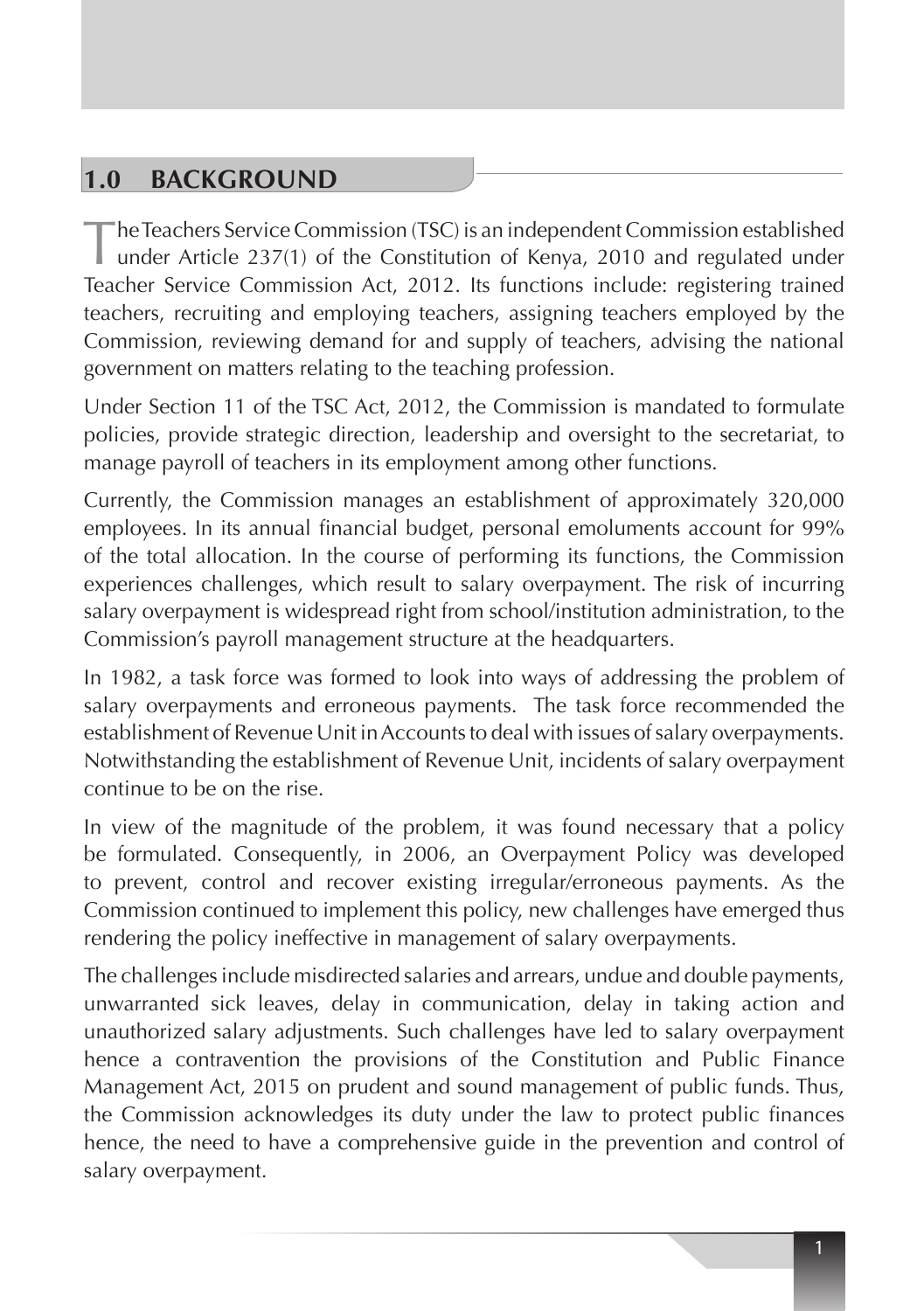### **1.1 Rationale**

The Commission has a constitutional responsibility to protect public funds and maintain a sound financial position. Failure to prudently manage public finances is unlawful with an adverse implication on service delivery both the Commission and education sector in general.

Although the Commission has a well-established system of recovering salary overpayment, figures have continued to grow as new cases continue to emerge. Similarly, the regulatory framework, operational and administrative structure in the commission has also changed necessitating the need for an overpayment policy.

#### **1.2 Purpose**

To provide policy guidelines for dealing with salary overpayment through prevention, control, recovery and sanction.

### **2.0 POLICY STATEMENT**

The Commission is committed to establishing a sound and prudent management of public finance by providing guidelines aimed at eliminating salary overpayments at the institutional level and TSC offices for all employees on payroll and those who have exited employment.

### **3.0 LEGAL FRAMEWORK**

This policy principally derives its authority from the following:

- (i) The Constitution of Kenya, 2010, Cap 237.
- (ii) Teachers Service Commission Act, No. 20 of 2012.
- (iii) The Code of Regulation for Teachers (2015) Regulation 168.
- (iv) Code of Conduct and Ethics for Teachers (2015).
- (v) Human Resource Policies and Procedure Manual for Secretariat Staff (2018) Number 134 (5).
- (vi) Public Finance Management Regulations 2015, Regulation 126 (1&2).
- (vii) Public Finance Management Act, 2012, Cap 152 (5).
- (viii) The Pensions Act, Cap 189 (Revised 2012).
- (ix) The Public Officer and Ethics Act, No. 4 of 2003.
- (x) Employment Act, 2007.
- (xi) The Study Leave Policy.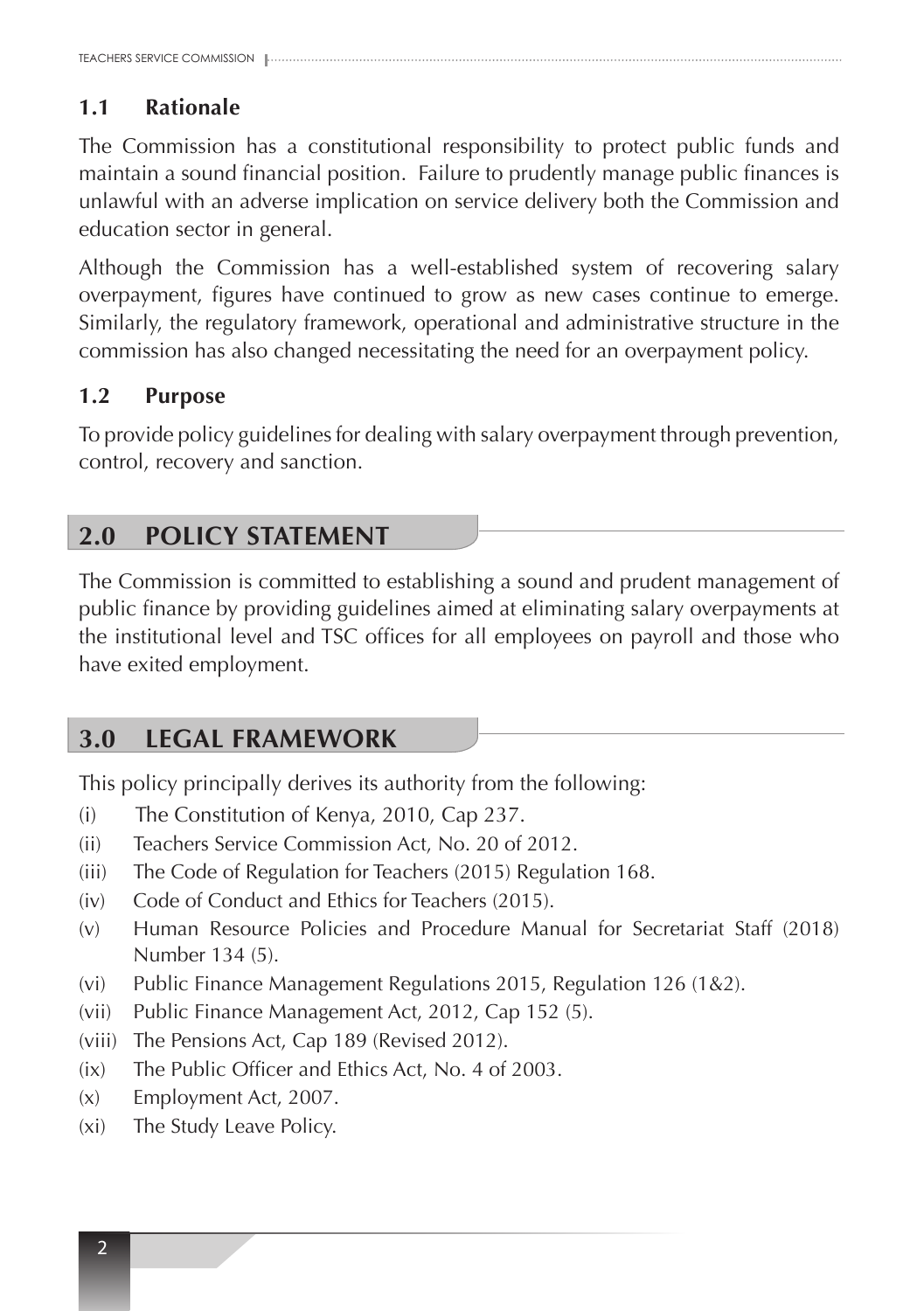### **4.0 OBJECTIVES**

### **4.1 General Objectives**

To provide guidelines on management of salary overpayments.

### **4.2 Specific Objectives**

Specific objectives of this policy is to:

- (i) Identify root causes of salary overpayment in the Commission.
- (ii) Establish preventive mechanisms to minimize the occurrence of salary overpayment.
- (iii) Define roles and responsibilities of employees and service areas in regard to management of salary overpayments.
- (iv) Provide guidelines on sanctions to employees responsible for causing overpayments.

### **5.0 SCOPE**

This policy shall apply to all employees both Teachers and Secretariat staff including those who have exited service with salary overpayment.

### **6.0 POLICY PRINCIPLES**

Effective implementation of this policy shall be guided by the following principles:

| Equity:                 | The Commission shall apply this policy in a fair and impartial<br>manner.                                                                                      |
|-------------------------|----------------------------------------------------------------------------------------------------------------------------------------------------------------|
| <b>Consistency:</b>     | Implementation of this policy shall be consistent with relevant<br>government statutes and regulations.                                                        |
| <b>Accountability:</b>  | All employees shall be held personally/collectively liable for any<br>overpayment occasioned in the cause of discharging their duties<br>and responsibilities. |
| Transparency:           | All Commission employees shall be required to disclose all<br>known material information in regard to salary overpayments.                                     |
| Integrity:              | All employees are expected to discharge their duties with honesty<br>and faithfulness.                                                                         |
| <b>Professionalism:</b> | All employees shall apply their skills, knowledge and competences<br>in performance of duties and service to customers.                                        |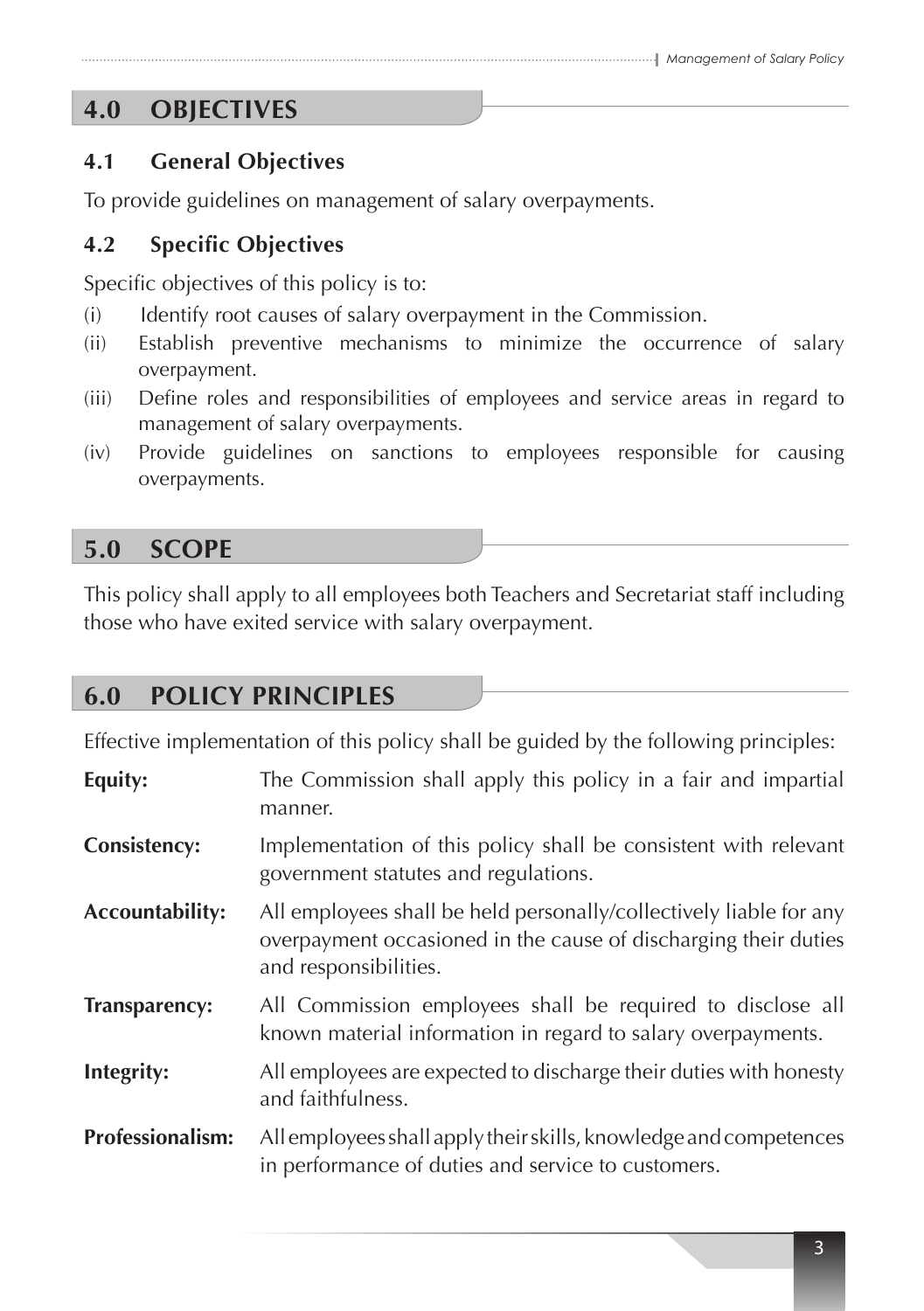### **7.0 POLICY IMPLEMENTATION**

The Commission Secretary (CEO) shall use the existing administrative structures to implement this policy. Although all employees and service areas have the responsibility to prevent and control salary overpayment at their own levels, Revenue section has the overall responsibility of managing salary overpayment in the Commission.

### **7.1 Roles and Responsibilities: Policy Implementation Matrix:**

| <b>Station/Section</b><br>/Level     | <b>Action</b>                                                                                                                                                                                                                                                                                                                                                                                                                                                                                                                                                                                                                                                                                               | <b>Responsibility</b>                                                                        |
|--------------------------------------|-------------------------------------------------------------------------------------------------------------------------------------------------------------------------------------------------------------------------------------------------------------------------------------------------------------------------------------------------------------------------------------------------------------------------------------------------------------------------------------------------------------------------------------------------------------------------------------------------------------------------------------------------------------------------------------------------------------|----------------------------------------------------------------------------------------------|
| <b>Employee</b>                      | Upon discovery of salary overpayment,<br>an employee shall notify the Commission<br>immediately and refund the extra salary.                                                                                                                                                                                                                                                                                                                                                                                                                                                                                                                                                                                | Employees                                                                                    |
| <b>Head of</b><br><b>Institution</b> | Submit accurate entry/exit report to the<br>Commission as stipulated in the Code of<br>Regulation for Teachers (CORT).<br>Submit accurate exit reports within 48<br>hours with regard to absenteeism, desertion,<br>sickness without evidence, resignation,<br>retirement, study leave, compassionate<br>leave, transfer of service, maternity leave,<br>paternity leave, special leave and death in<br>accordance with the Code of Regulation<br>for Teachers (CORT) and other relevant<br>guidelines.<br>Submit BOM minutes and interdiction letters<br>to the County Offices and TSC Headquarters<br>upon occurrence.<br>Submit comments on the T-Pay control sheet<br>for teachers not in that station. | County<br><b>Director</b><br><b>Sub County</b><br><b>Director</b><br>Head of<br>institutions |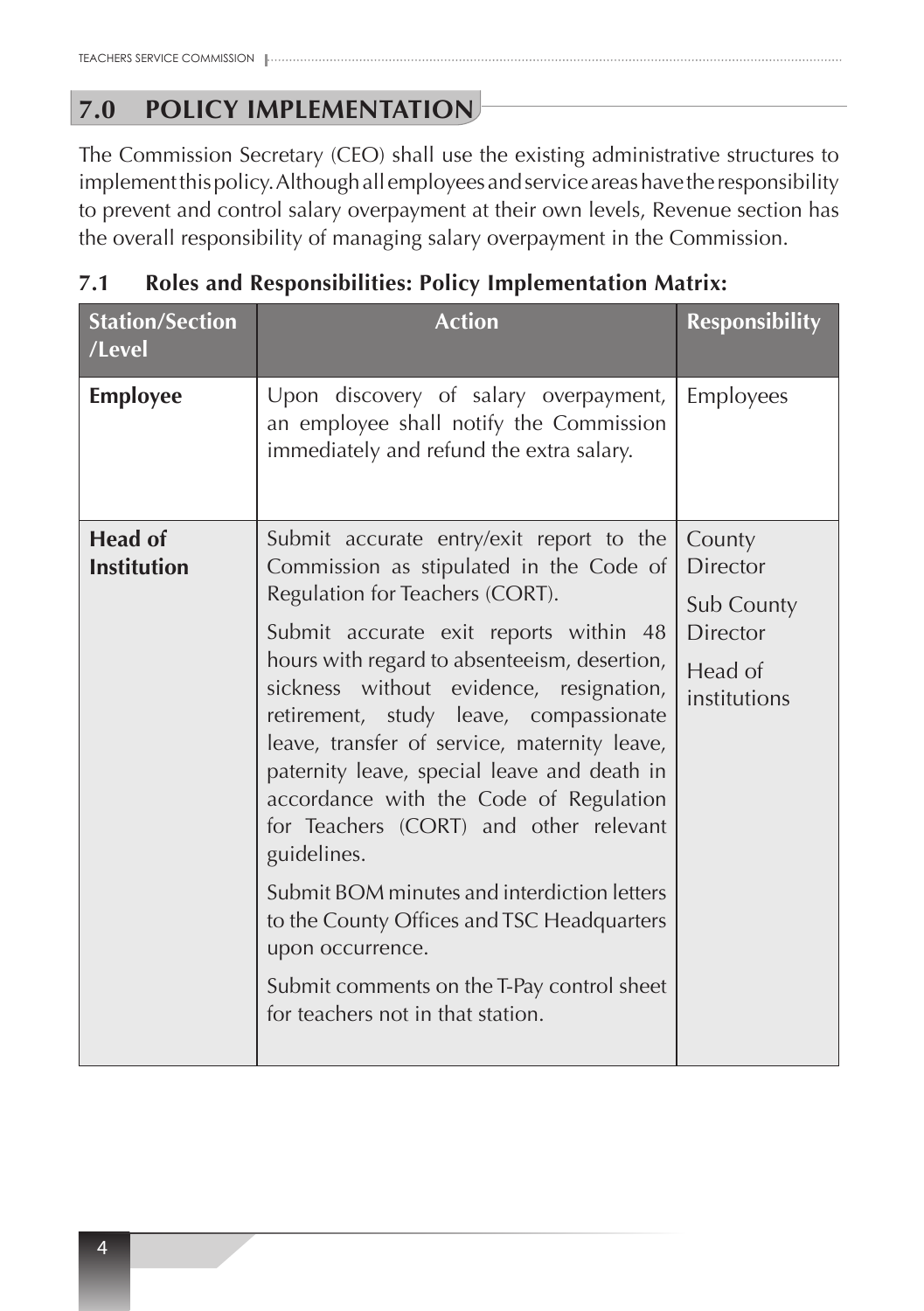| <b>Station/Section</b><br>/Level     | <b>Action</b>                                                                                                                                                                                                                                                                                                                                                                                                                                                                                                                                                                                                                                                                                                                                                                                                                                                                                                                                                                                                            | <b>Responsibility</b>                                      |
|--------------------------------------|--------------------------------------------------------------------------------------------------------------------------------------------------------------------------------------------------------------------------------------------------------------------------------------------------------------------------------------------------------------------------------------------------------------------------------------------------------------------------------------------------------------------------------------------------------------------------------------------------------------------------------------------------------------------------------------------------------------------------------------------------------------------------------------------------------------------------------------------------------------------------------------------------------------------------------------------------------------------------------------------------------------------------|------------------------------------------------------------|
| County & Sub<br><b>County Office</b> | Submit accurate exit reports within 48<br>hours with regard to absenteeism, desertion,<br>sickness without evidence, resignation,<br>retirement, study leave, Compassionate<br>leave, transfer of service, maternity leave,<br>paternity leave, death and special leave in<br>accordance with the Code of Regulation for<br>Teachers and other relevant guidelines for<br>head of institutions.<br>Submit interdiction letters to the TSC<br>headquarters as per disciplinary guidelines.<br>Submit reports on employees who fail to take<br>up duties on posting/transfer/deployment in<br>accordance with the CORT and HR manual.<br>Submit decisions of discipline cases to<br>Director (Field Services) as per the CORT.<br>Confirm removal or teacher's salary<br>before<br>adjustment<br>a requirement<br>as<br>progressing with a discipline case.<br>Communicate and sensitize teachers on the<br>TSC policies.<br>Obtain employees current contact address,<br>Email, post office address and mobile<br>number. | County<br><b>Director</b><br>Sub County<br><b>Director</b> |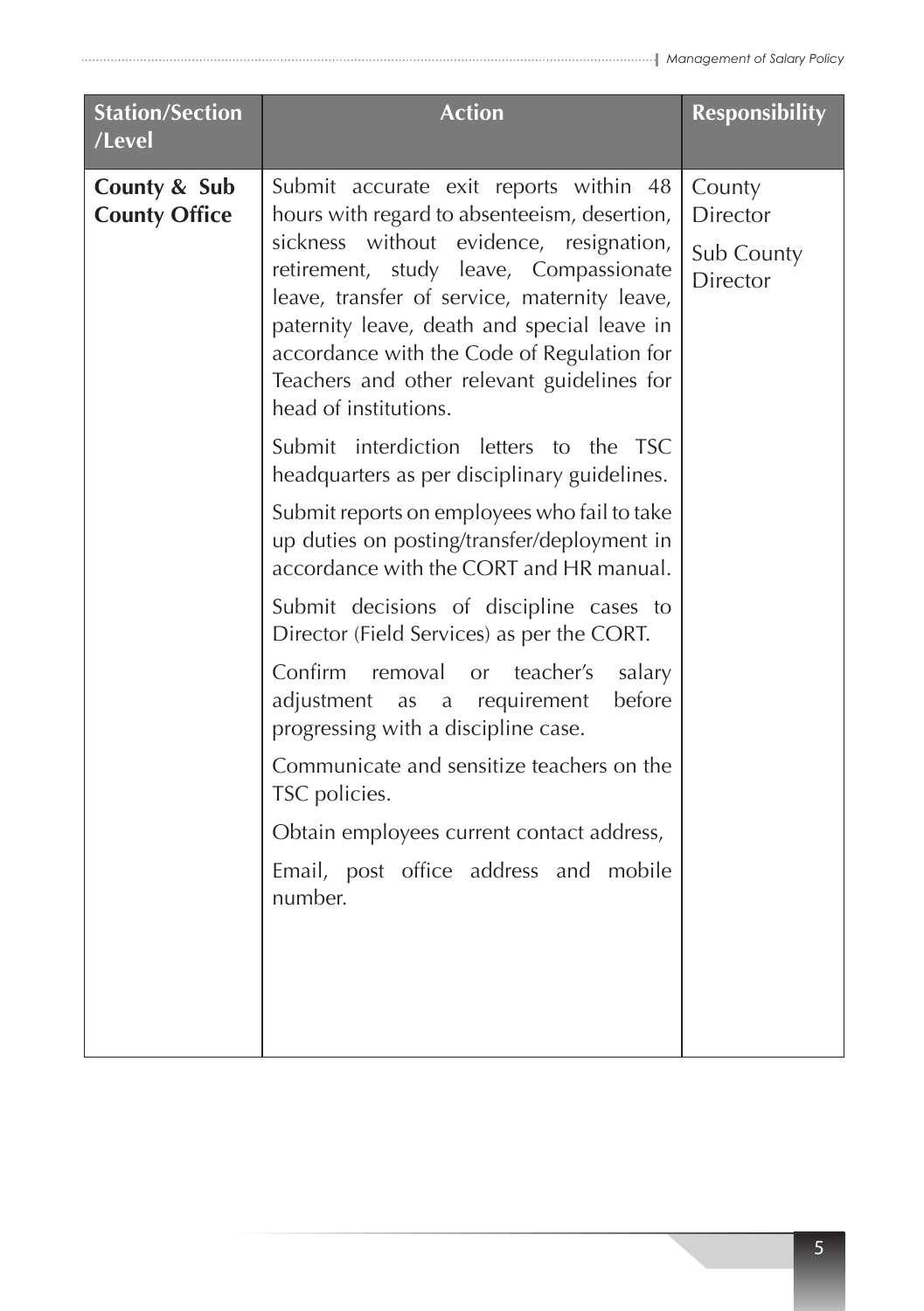| <b>Station/Section</b><br>/Level      | <b>Action</b>                                                                                                                                                                                                                                                                                                                                                                                                                                                                                                                                                                                                                                                                                             | <b>Responsibility</b>                                       |
|---------------------------------------|-----------------------------------------------------------------------------------------------------------------------------------------------------------------------------------------------------------------------------------------------------------------------------------------------------------------------------------------------------------------------------------------------------------------------------------------------------------------------------------------------------------------------------------------------------------------------------------------------------------------------------------------------------------------------------------------------------------|-------------------------------------------------------------|
| <b>Staffing</b>                       | Reconcile staff transfers with exit and entry<br>returns and liaise with the Directorate<br>of Human<br>Resource Management and<br>Development for appropriate action.<br>Ensure teachers who report back from study<br>leave are posted within 14 days upon receipt<br>of their requests.<br>Follow up on all files with 'bring up' minutes<br>from records management when they are<br>due.<br>Shall submit a report to Human Resource<br>Management on cases where a teacher does<br>not report within the stipulated time.                                                                                                                                                                            | <b>Director</b><br>(Staffing)<br><b>Director</b><br>(HRM&D) |
| <b>Field Services</b><br>(Discipline) | Promptly act on interdiction letters received<br>within the payroll month. Salaries should be<br>adjusted accordingly (stoppage, half salary).<br>Maintain an up to date database of all<br>interdicted teachers both at Headquarters<br>and County Offices.<br>Maintain a summary of discipline decisions<br>on teachers who are due for posting.<br>Implement discipline decisions as per the<br>CORT.<br>Obtain employees current contact address<br>(Email address, post office address, mobile<br>number).<br>Receive investigation reports from Director<br>Internal Audit for necessary action.<br>Follow up on all files with 'bring up' minutes<br>from Records Management when they are<br>due. | Director (FS)<br>CDs                                        |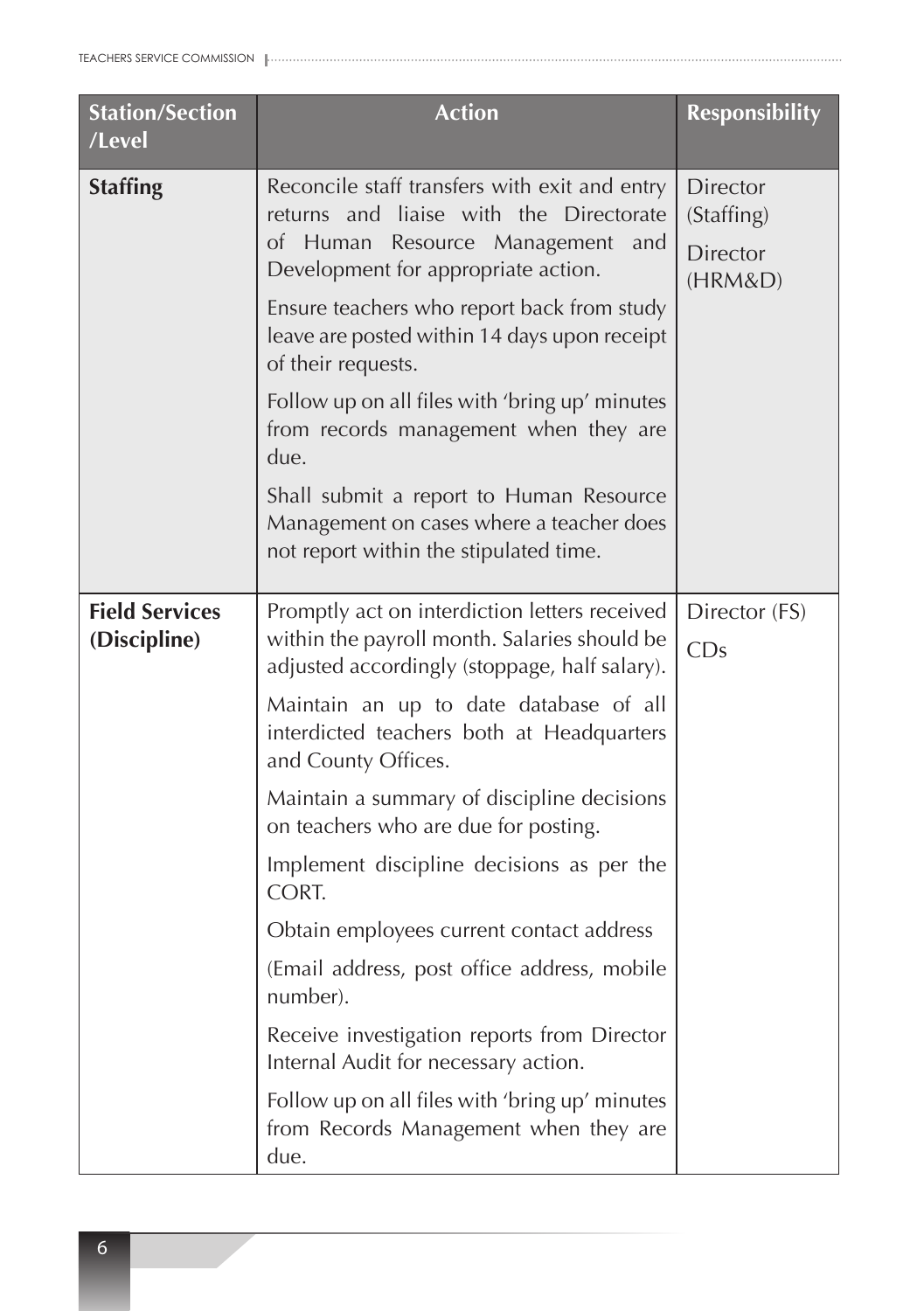| <b>Station/Section</b><br>/Level                      | <b>Action</b>                                                                                                                                                                                                                                                                                                                                                                                                                                                                                                                                                                                                                                                                                                              | <b>Responsibility</b> |
|-------------------------------------------------------|----------------------------------------------------------------------------------------------------------------------------------------------------------------------------------------------------------------------------------------------------------------------------------------------------------------------------------------------------------------------------------------------------------------------------------------------------------------------------------------------------------------------------------------------------------------------------------------------------------------------------------------------------------------------------------------------------------------------------|-----------------------|
| Quality<br><b>Assurance</b><br>and Standards<br>(QAS) | Verify and authenticate the correctness of<br>certificates of teachers being registered and<br>employed by the Commission.<br>Maintain an accurate database of all<br>registered teachers.                                                                                                                                                                                                                                                                                                                                                                                                                                                                                                                                 | D(QAS)                |
| <b>Record</b><br><b>Management</b>                    | Receive, correctly file correspondences and<br>minute the file to the respective service area.<br>Ensure that all<br>communication related<br>recovery/stoppage/removals due<br>to<br>to<br>absenteeism, desertion, sickness without<br>evidence, resignation, retirement, study<br>leave, transfer of service, maternity leave,<br>paternity leave, special leave and death<br>are given priority and submitted to Human<br>Resource within 24 hours.<br>Make available all files with 'bring up'<br>minutes to the officers who requested for<br>them on the date requested.<br>Deliver to relevant service areas transfer<br>all letters and applications for posting from<br>study leave within 24 hours upon receipt. | D(AS)                 |
| <b>Integrity</b>                                      | Compile and report cases of non-compliance<br>with the provisions of the Public Officers<br>Ethics Act, 2003.                                                                                                                                                                                                                                                                                                                                                                                                                                                                                                                                                                                                              | D(AS)                 |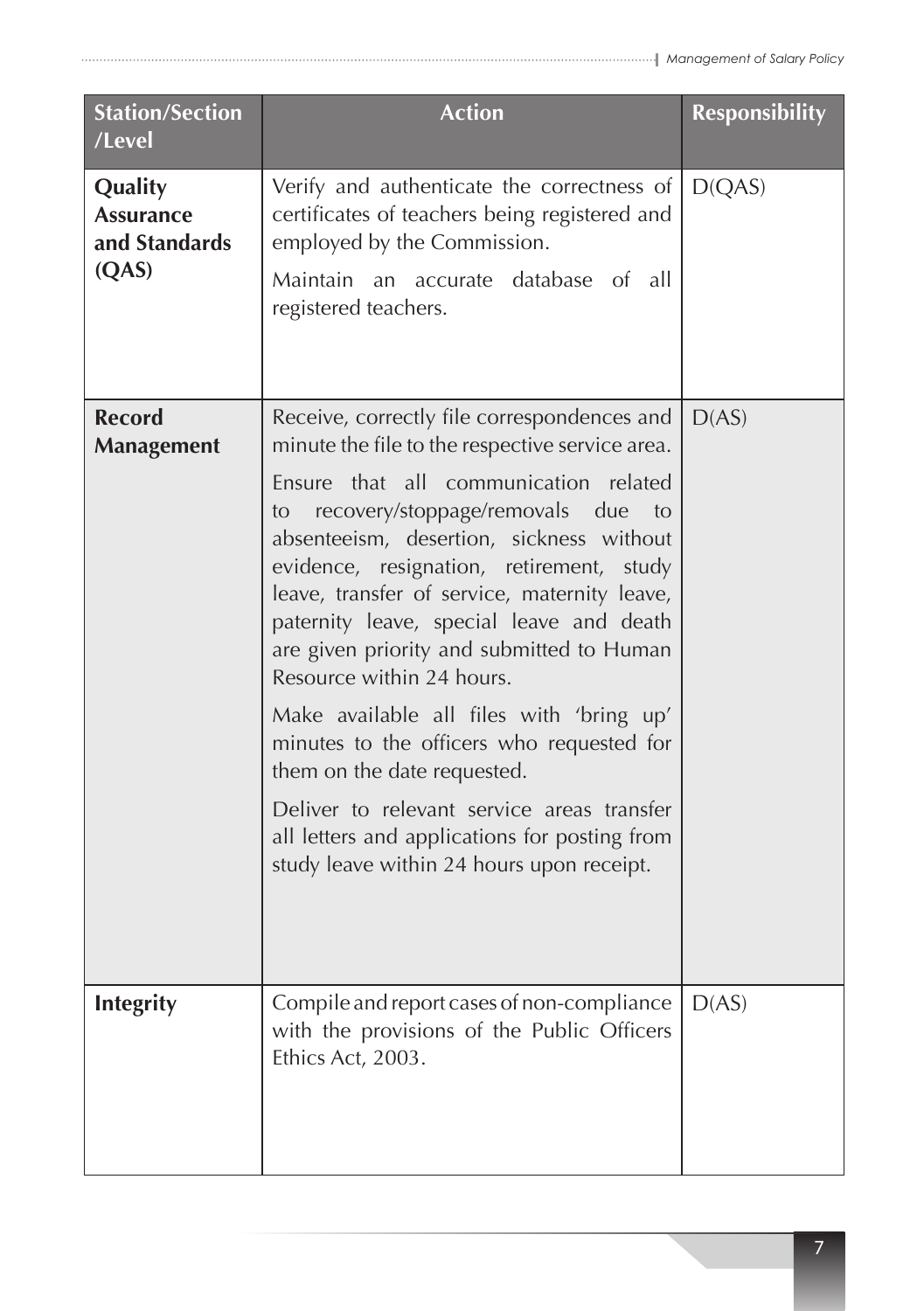| <b>Station/Section</b><br>/Level                                                 | <b>Action</b>                                                                                                                                                                                                                                                                                                   | <b>Responsibility</b> |
|----------------------------------------------------------------------------------|-----------------------------------------------------------------------------------------------------------------------------------------------------------------------------------------------------------------------------------------------------------------------------------------------------------------|-----------------------|
| <b>Human</b><br><b>Resource</b><br><b>Management &amp;</b><br><b>Development</b> | Receive entry and exit reports with regards<br>to absenteeism, desertion, sickness without<br>evidence, resignation, retirement,<br>study<br>leave, transfer of service, maternity leave,<br>paternity leave, death, and special leave and<br>act in accordance with the CORT and other<br>relevant guidelines. | D(HRM&D)              |
|                                                                                  | Stop salary upon receipt of information<br>from authorized officers within the payroll<br>month and immediately communicate to<br>the employee.                                                                                                                                                                 |                       |
|                                                                                  | Accurately code the employees' work<br>station, within the payroll month upon<br>receipt of documents.                                                                                                                                                                                                          |                       |
|                                                                                  | Monitor and ensure compliance with the<br>provision of the Study Leave Policy.                                                                                                                                                                                                                                  |                       |
|                                                                                  | Effect salary stoppage before processing of<br>insurance last benefits claim.                                                                                                                                                                                                                                   |                       |
|                                                                                  | Raise salary overpayment notifications for<br>all cases with salary overpayment, institute<br>recovery on payroll and submit a copy of<br>overpayment notification to Revenue.                                                                                                                                  |                       |
|                                                                                  | Recover any outstanding salary overpayment<br>from payment of arrears.                                                                                                                                                                                                                                          |                       |
|                                                                                  | Receive investigation reports from Director<br>Internal Audit for action.                                                                                                                                                                                                                                       |                       |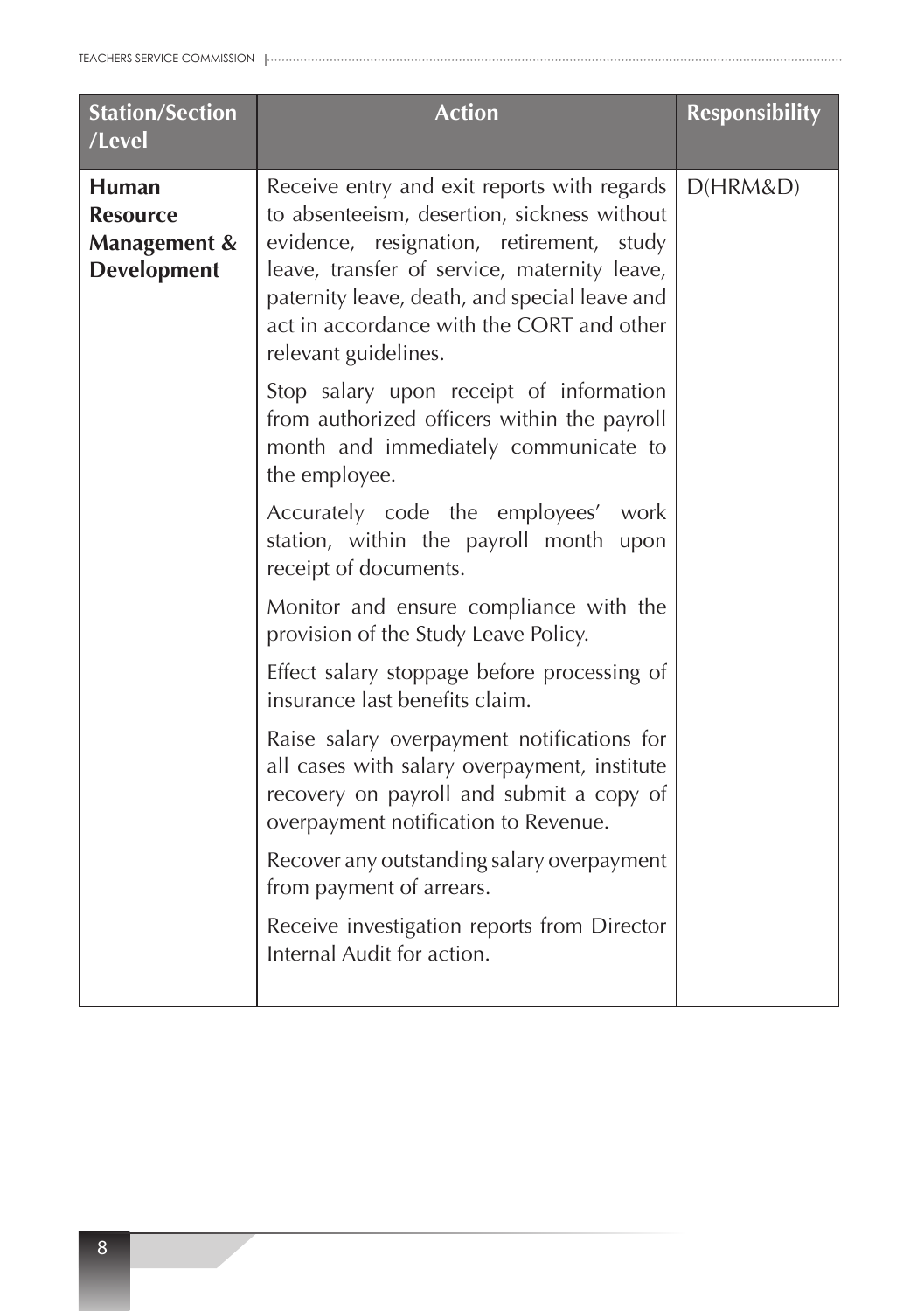| <b>Station/Section</b><br>/Level | <b>Action</b>                                                                                                                                     | <b>Responsibility</b> |
|----------------------------------|---------------------------------------------------------------------------------------------------------------------------------------------------|-----------------------|
| <b>Pensions</b>                  | Effect salary stoppage before processing the<br>insurance last benefits claim.                                                                    | D(HRM&D)              |
|                                  | Stop salary for teachers exiting employment<br>within the payroll month.                                                                          |                       |
|                                  | Generate and forward a list of teachers due<br>for retirement to the county directors and<br>Revenue Unit one year before the retirement<br>date. |                       |
|                                  | Forward all cases with salary overpayments<br>to Revenue Unit for follow up and recovery<br>before processing pension claims.                     |                       |
|                                  | Capture on GP.178 any salary overpayment<br>as outstanding government liability.                                                                  |                       |
|                                  | Issue last pay certificate for all teachers<br>exiting on transfer of service/release.                                                            |                       |
|                                  | Maintain and report to Revenue unit all<br>cases of transfer of service.                                                                          |                       |
| <b>IPPD</b>                      | Carry out payroll analysis before generating<br>the payroll.                                                                                      | D(HRM&D)              |
|                                  | Ensure accurate implementation of salary<br>adjustment circulars/instructions.                                                                    |                       |
|                                  | Accurately code new work station within the<br>payroll month upon receipt of documents.                                                           |                       |
|                                  | Periodically cleanse the payroll.                                                                                                                 |                       |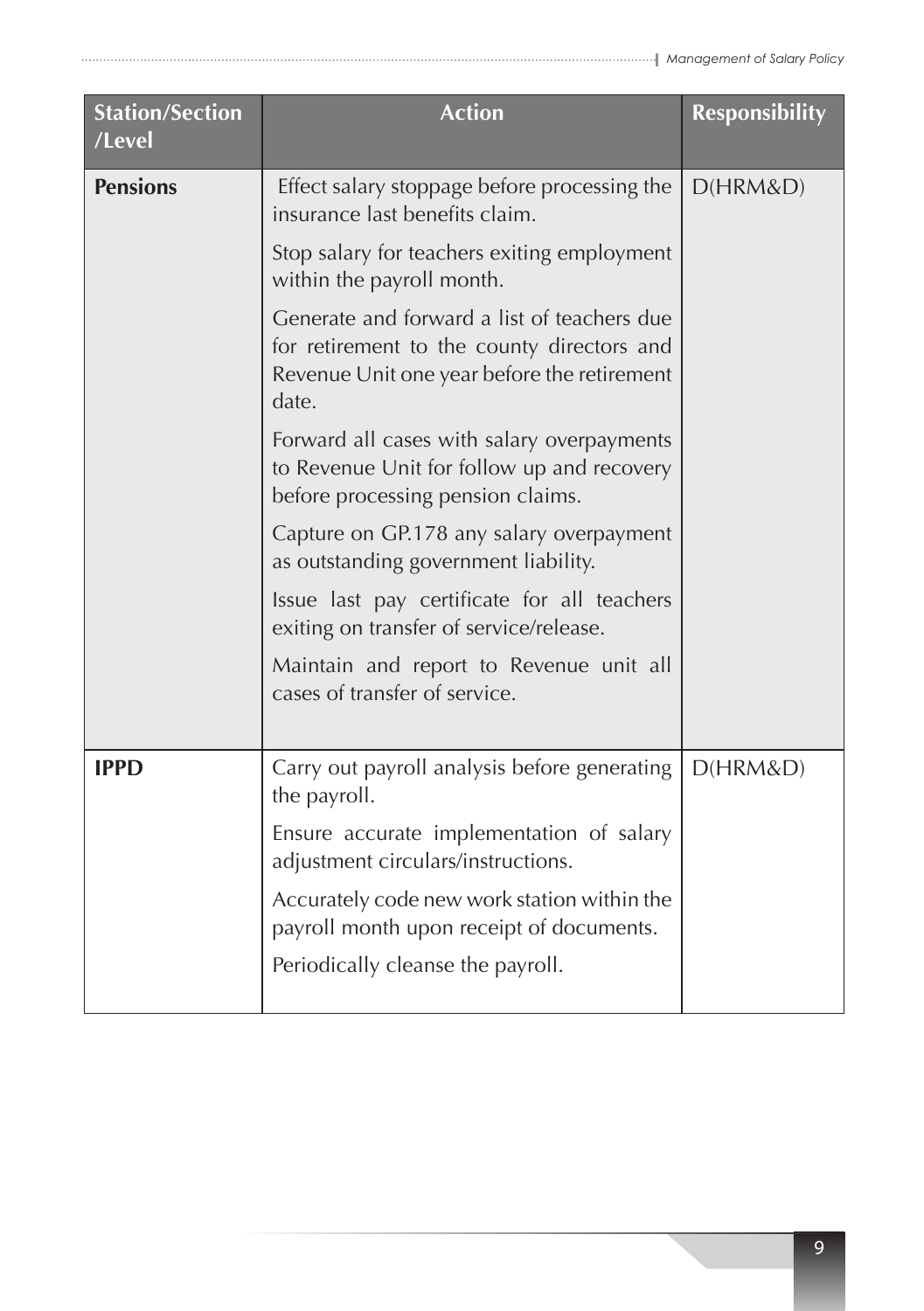| <b>Station/Section</b><br>/Level      | <b>Action</b>                                                                                                                                                              | <b>Responsibility</b>   |
|---------------------------------------|----------------------------------------------------------------------------------------------------------------------------------------------------------------------------|-------------------------|
| <b>Finance and</b><br><b>Accounts</b> | Raise Salary Overpayment notifications for<br>all cases, institute recovery on payroll and<br>submit a copy to revenue unit.                                               | D(FIN&ACCS)<br>D(HRM&D) |
|                                       | Recover any salary overpayment in full from<br>payment of arrears.                                                                                                         |                         |
|                                       | Issue a journal voucher to record salary<br>overpayment.                                                                                                                   |                         |
|                                       | Confirm that recoveries are running on<br>payroll and monitor fallouts.                                                                                                    |                         |
|                                       | Follow up on all salary overpayment<br>recorded for employees not on payroll.                                                                                              |                         |
|                                       | Liaise with pension Division and reconcile<br>the overpayment liability recorded in the<br>GP. 178 with the amount recovered from<br>National Treasury.                    |                         |
|                                       | Receipt all recovered salary overpayments.                                                                                                                                 |                         |
|                                       | Establish and maintain an accurate database<br>for all salary overpayments.                                                                                                |                         |
|                                       | Recover all overpayments made to third<br>parties.                                                                                                                         |                         |
|                                       | Identify risks and emerging issues using a<br>salary overpayment risk matrix (APPENDIX<br>$II$ ).                                                                          |                         |
|                                       | Make recommendations to management on<br>issues related to salary overpayments.                                                                                            |                         |
|                                       | Generate monthly reports of new incidences<br>of Salary Overpayments and forward to<br>Director (HRM&D) and any other relevant<br>service area for further investigations. |                         |
|                                       | Facilitate Inter-departmental meetings to<br>address the emerging issues.                                                                                                  |                         |
|                                       | Oversee implementation of this policy.                                                                                                                                     |                         |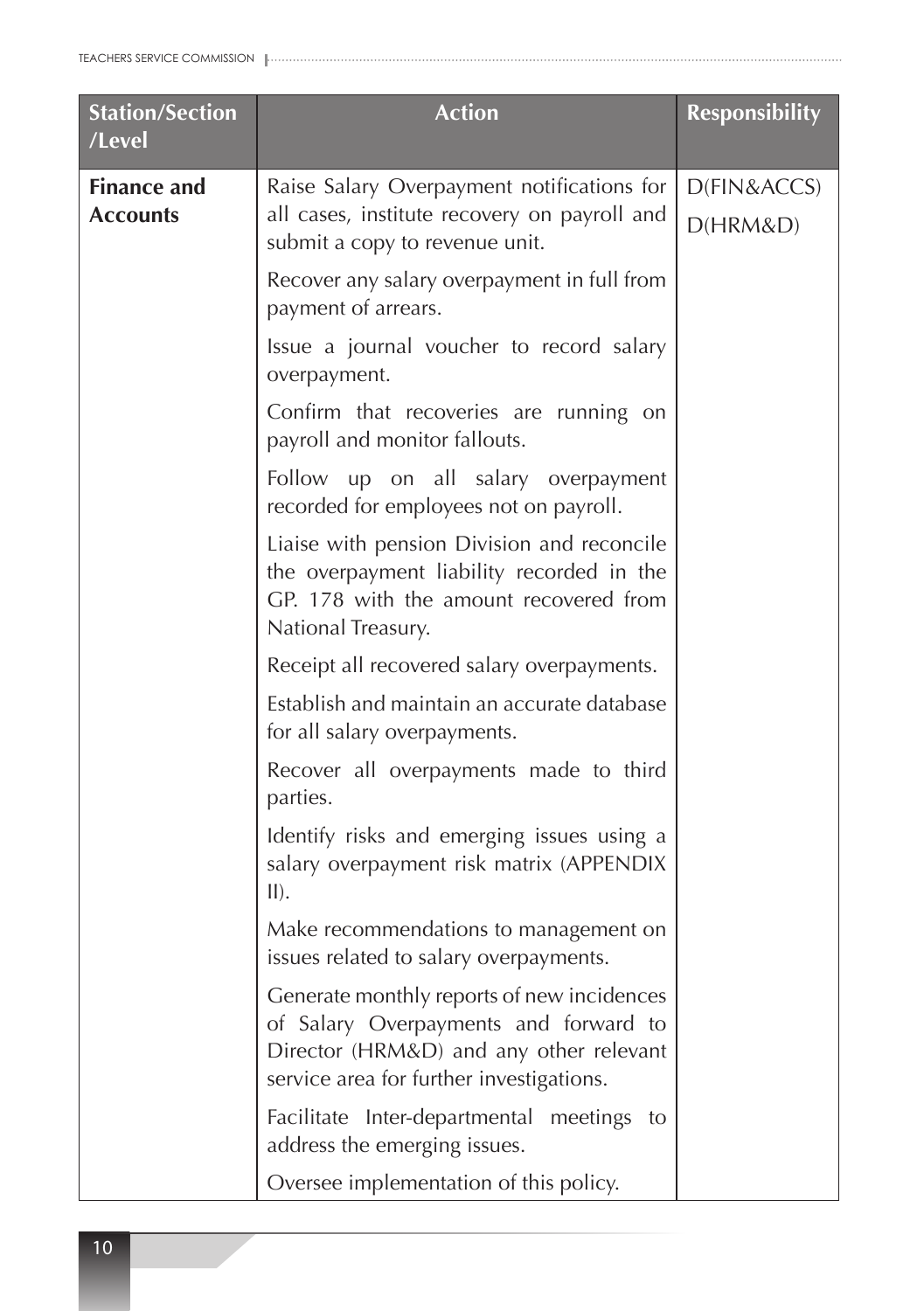| <b>Station/Section</b><br>/Level   | <b>Action</b>                                                                                                                                                                                                                                                                                                                                                                                                                                                                           | <b>Responsibility</b>                                         |
|------------------------------------|-----------------------------------------------------------------------------------------------------------------------------------------------------------------------------------------------------------------------------------------------------------------------------------------------------------------------------------------------------------------------------------------------------------------------------------------------------------------------------------------|---------------------------------------------------------------|
| <b>Legal</b><br><b>Directorate</b> | Offer legal advice on a need basis and<br>institute proceedings for recovery of salary<br>overpayments on matters referred to the<br>Division.                                                                                                                                                                                                                                                                                                                                          | D(legal)                                                      |
| <b>ICT</b>                         | Roll out and maintain the online entry/exit<br>report module.<br>Develop and roll out a T-Pay control sheet<br>for all County offices/institutions/schools.<br>Automate the salary overpayment processes<br>and offer technical support on all the systems<br>in use.                                                                                                                                                                                                                   | $D$ (ICT)<br>$D$ (Staffing)<br>$D$ (FS)<br>$D$ (HRM&D)<br>CDs |
| <b>Risk</b><br><b>Management</b>   | Assist service areas to identify and evaluate<br>risks and emerging issues.<br>Assist service areas in developing and<br>implementing mitigation measures.                                                                                                                                                                                                                                                                                                                              | DD(Risk)                                                      |
| <b>Internal Audit</b>              | Offer assurance that all internal controls in<br>regard to prevention and management of<br>salary overpayments are effective.<br>Present investigation report based on the<br>outcome of investigations to D(HRM&D)/<br>D(FS) for further action.<br>Offer<br>the<br><b>Board</b><br>that<br>assurance<br>to<br>management is in compliance with all<br>provisions of this policy.<br>Offer advice and make recommendations<br>management on issues related<br>to<br>to<br>overpayment. | D(IA)                                                         |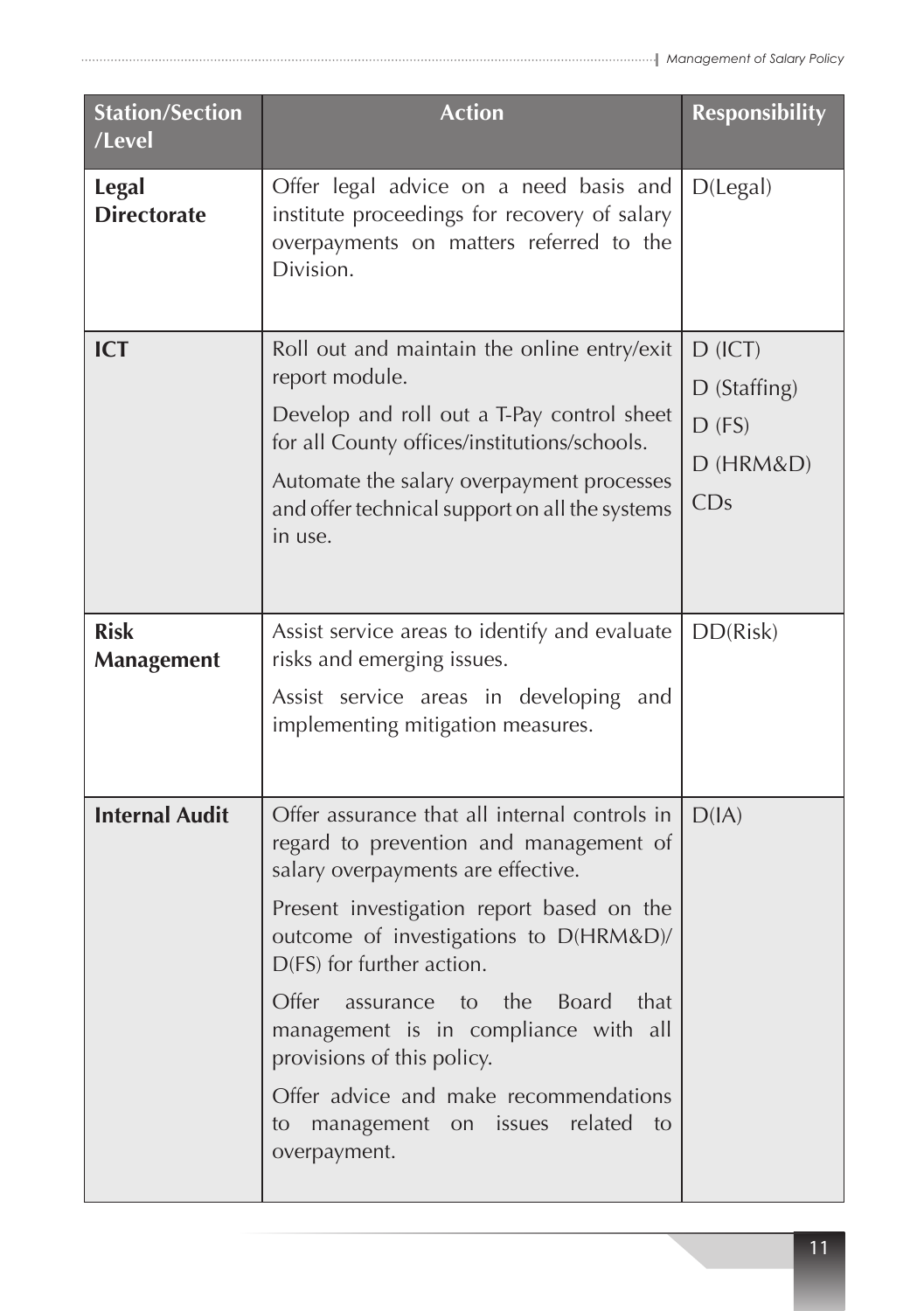### **7.2 Computation of Salary Overpayment**

Overpayment shall be computed as gross earnings less statutory deductions where applicable and not on net pay. It may occur in any of the following incidences:

#### **7.2.1 Absence**

Overpayment shall be computed as basic salary for the number of days the employee is absent. There shall be no reductions with any statutory deduction.

### **7.2.2 Desertion**

Overpayment shall be computed as basic salary plus all allowances less statutory deductions to give the net overpayment.

### **7.2.3 Exits from Service**

An overpayment may occur if an employee remains on payroll after the date of exit from service due to resignation, transfer of service, dismissal or retirement. An overpayment shall be recorded as basic salary plus allowances less statutory deductions.

#### **(a) Resignation**

- (i) If an employee resigns while on probation, s/he shall be give seven  $(7)$ days' notice or pay equivalent of seven (7) days' salary *in lieu* of notice.
- (ii) If an employee resigns after probation, one (1) months' notice shall be given in writing or payment of one (1) month's salary *in lieu* of notice.

### **(b) Transfer of service**

Any employee who is offered employment in the public service shall be required to submit the following documents:

- (i) An application in writing.
- (ii) A copy of the appointment letter.
- (iii) A clearance certificate.

Upon submission of the above requirements, the Commission shall issue last pay certificate and a formal release letter.

### **(c) Retirement**

- (i) Salary overpayment may occur if an employee remains on payroll after compulsory retirement. It is recorded as basic salary plus allowances less statutory deductions.
- (ii) Any employee who may wish to retire voluntarily from service shall be required to give three months' notice in writing or pay one month's salary *in lieu* of notice.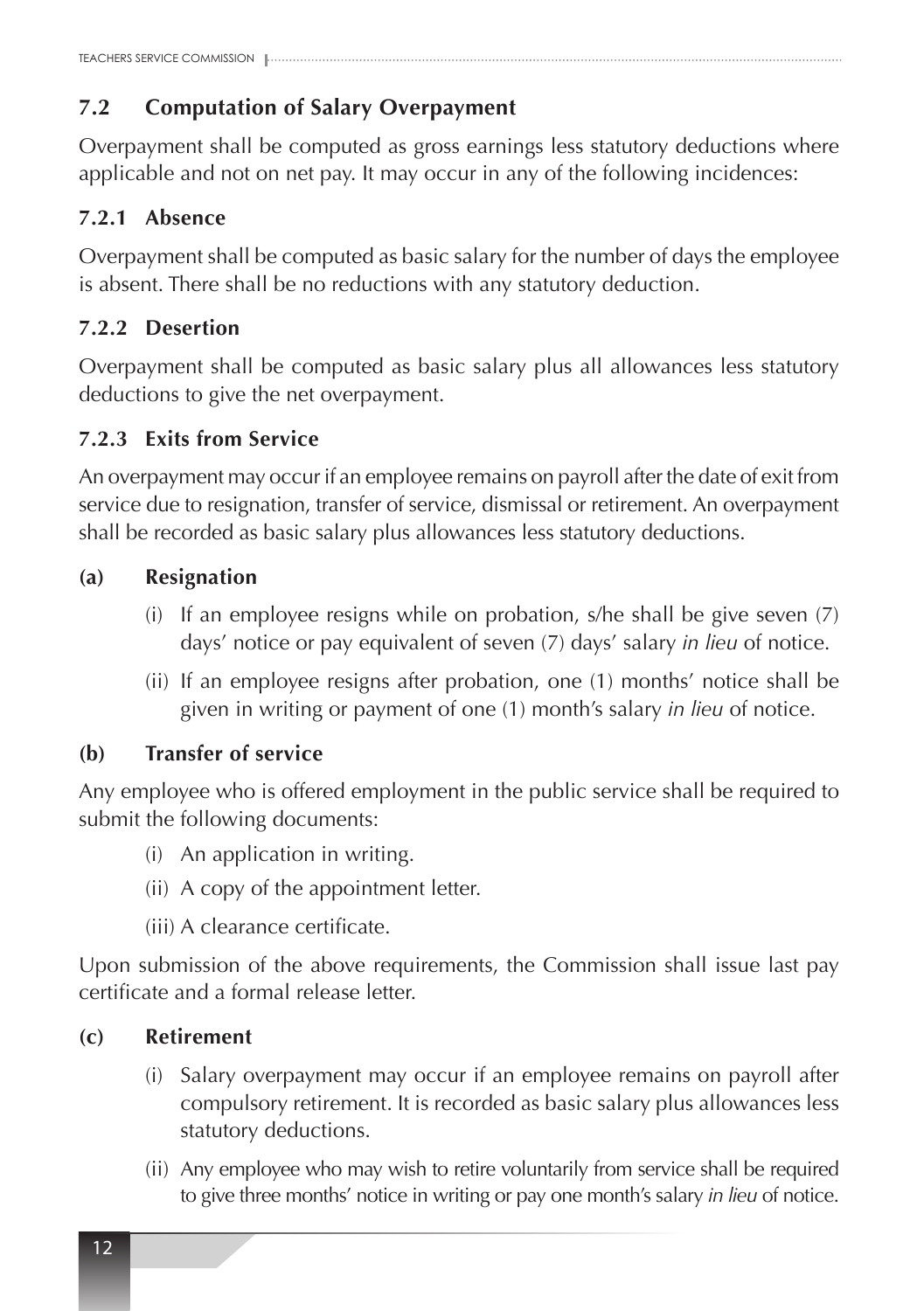### **(d) Death**

A salary overpayment may occur if a teacher remains on payroll after death. It and shall be computed from the next day after the date of death until date of removal from payroll. However, the house allowance for the month of death shall be paid in full.

### **(e) Economic Crimes and other serious offences**

Any employee who is confined in lawful custody shall not be entitled to any payment during that period. However, after being charged with the offence in the court of law, s/he shall be suspended from work from the date they were charged and shall be entitled to half (½) basic salary, medical allowance and house allowance. Any overpayment that occurs during this period shall be computed if an employee is on payroll on full salary after the date of the charge.

### **(f) Professional Misconduct**

This includes but is not restricted to negligence of duty, insubordination, infamous conduct and exam irregularities. Once an employee has been interdicted for any of these offenses, s/he is entitled to half (½) basic salary plus house allowance until the determination of the case. Any overpayment that occurs shall be computed if an employee is paid full pay during the period of interdiction.

### **(g) Other offences**

These include but not restricted to immoral behaviour, misappropriation or mismanagement of funds, use of fake certificates, forgery, impersonation, collusion and chronic absenteeism. Any employee interdicted for these offenses shall not be entitled to any pay hence put on zero salary.

 Any overpayment that occurs if an employee remains on payroll after the interdiction date shall be computed on full basic salary plus all allowances less statutory deductions.

### **7.2.4 Leave**

The Commission may grant different types of leave to its employees that include annual leave, sick leave, study leave, special leave, compassionate leave, maternity and paternity leave.

An overpayment may occur if an employee remains on payroll after failing to report back for assignment of duties upon expiry of the specified leave. This overpayment shall be computed as basic salary plus allowances less statutory deductions.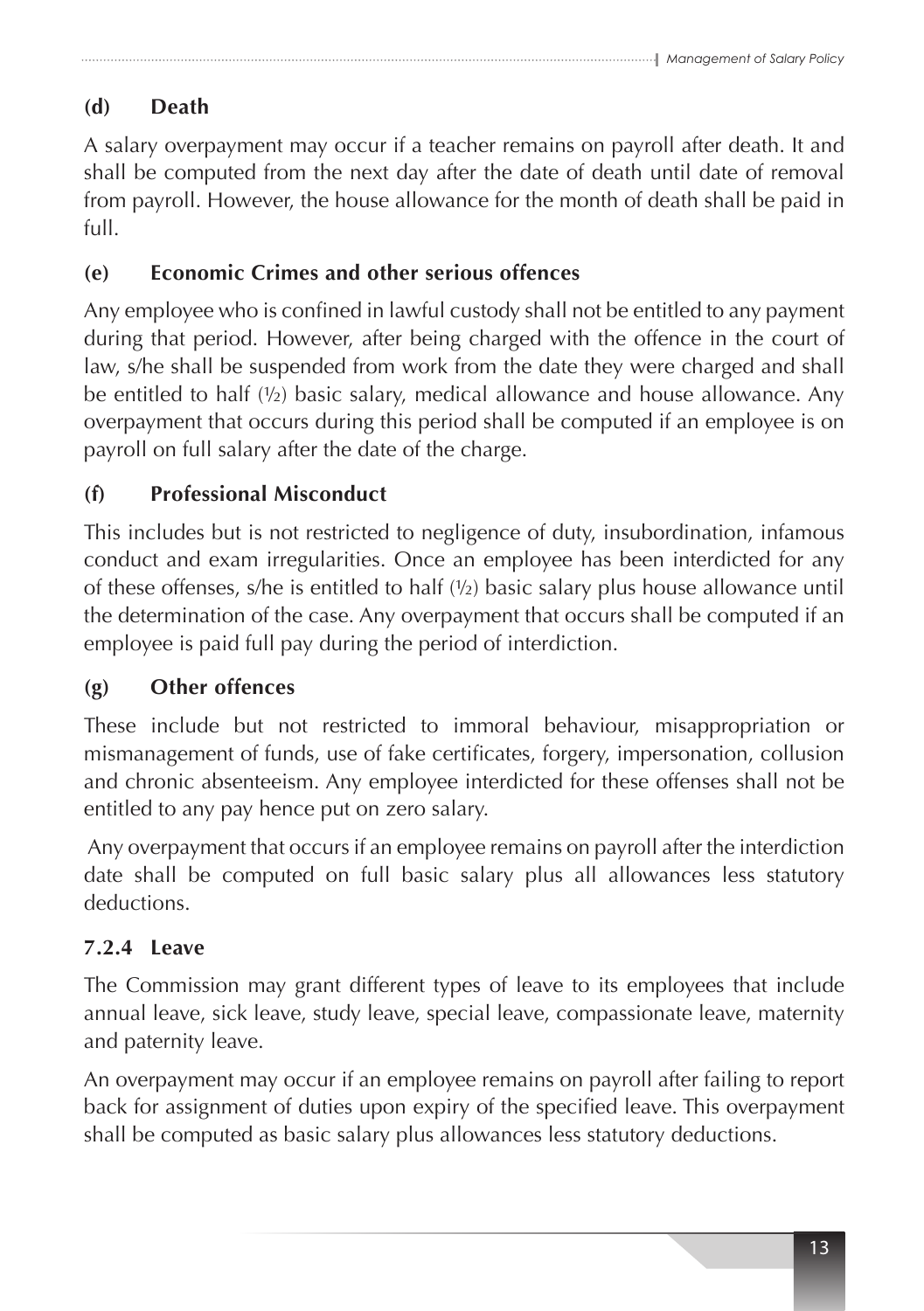#### **(a) Sick leave**

In a case where an employee is on a prolonged sickness, the sick leave shall be granted as follows:

- (i) First three  $(3)$  months the employee to granted full pay,
- (ii) Next three (3) months the employee to be granted  $\frac{1}{2}$  basic salary with full allowances,
- (iii) After six (6) months the employee to be granted sick leave without pay until resumption date.

An overpayment shall be computed where the above conditions are not adhered to.

#### **(b) Study leave without pay**

Salary overpayment may occur if an employee remains on payroll after proceeding on unpaid study leave. Such an overpayment shall be computed on basic salary plus all allowances from the date the teacher stops teaching until date of removal from the payroll.

#### **7.3 Mitigations of Salary Overpayment**

The Commission shall adopt various preventive, control and recovery strategies as well as sanctions to mitigate the risk of incurring salary overpayments.

#### **7.3.1 Prevention strategies**

The Commission shall implement the following preventive mechanisms to minimize occurrence of salary overpayments:

- (i) Regularly sensitize secretariat staff and heads of institution about their roles and responsibilities in curbing salary overpayments.
- (ii) Induction of all newly employed secretariat staff and heads of institution on their roles and responsibilities in the prevention and control of salary overpayments.

#### **7.2.2 Control strategies**

The Commission shall put in place appropriate internal control measures to reduce the occurrence of salary overpayments, which include but not limited to compiling and timely submission of the entry and exit reports for immediate action. The following strategies shall apply:

#### **(a) Payroll verification**

(i) Human Resource and Personal Emolument shall verify IPPD DCSs information against pay entries on payroll to ensure that there are no salary overpayments.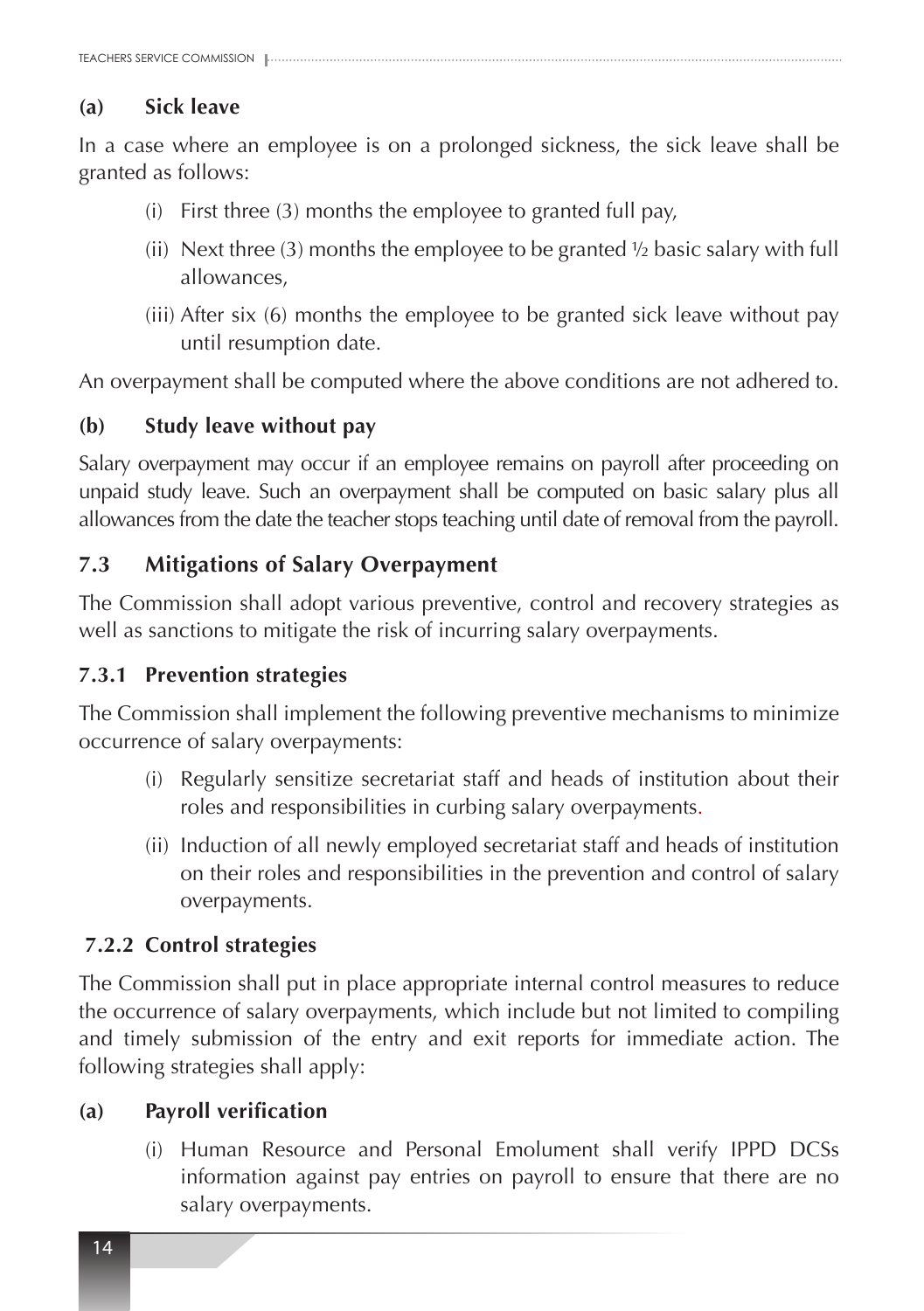(ii) IPPD shall carry out pre-audit of the payroll to detect anomalies before processing of the payroll.

### **(b) Payroll cleansing**

The commission shall update and maintain TIMIS data on real time basis in order to validate teachers' payroll.

#### **(c) Segregation of duties**

The commission shall assign various activities to different officers in order to create checks and balances.

#### **(d) System access rights**

The systems shall have access rights assigned to different personnel according to their responsibilities.

#### **(e) Data analysis**

Analysis of prevalence of causes of salary overpayments shall be done and reports on findings shared with the management for decision making.

#### **(f) Risk management**

Service areas shall identify risks in their processes, propose and implement mitigation measures.

#### **(g) Internal audit**

The directorate of internal audit shall conduct periodic audits to:

- (i) Give assurance to the Board on the effectiveness of internal controls put in place.
- (ii) Ensure that management undertakes annual review of controls to monitor and address emerging issues.

#### **7.2.3 Recovery strategies**

The Commission shall adopt various strategies to redeem salary overpayments, which include but not limited to:

- (i) Recovering salary overpayments of at least  $1/3$  of the basic salary for all employees on payroll and ensuring each employee retains 1/3 of their basic salary as their net pay.
- (ii) Full recovery of all outstanding overpayment from salary arrears and any balance thereof through the payroll.
- (iii) Use of pay increment and/or salary adjustment to adjust the rate of recovery of salary overpayment.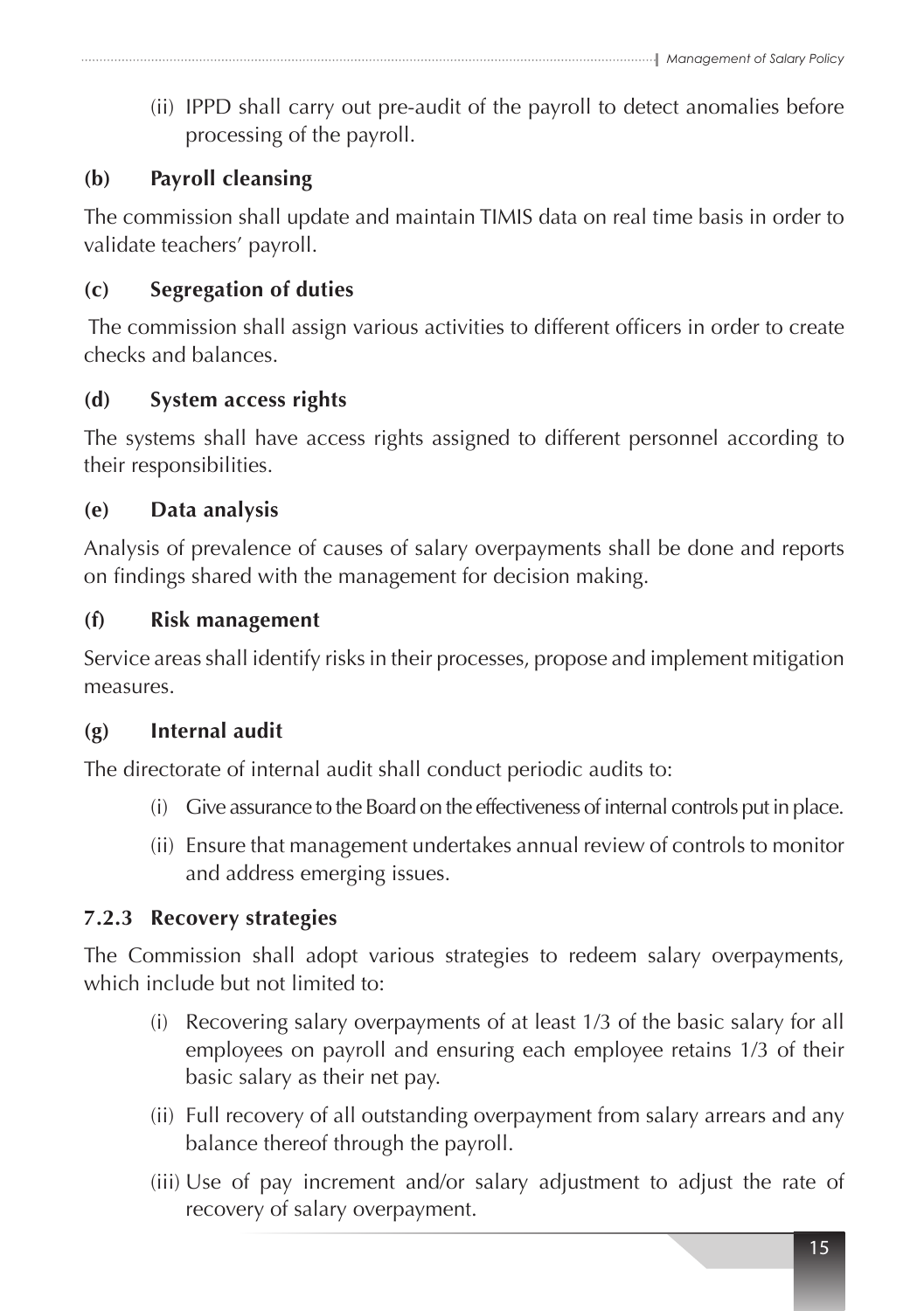- (iv) Notifying employee upon discovery of any overpayment by use of a demand letter (Appendix I).
- (v) Initiating proceedings to follow up salary overpayments from employees who have exited service.
- (vi) Recommending for write-off for any irrecoverable overpayment in accordance with Section 157 of the Public Finance Management Act, 2015. These shall include the Commission secretary being satisfied that:
	- Reasonable steps are taken to recover the losses and that the loss is irrecoverable.
	- Further efforts to recover the loss would be uneconomical:
	- It would be to the advantage of the Commission to effect a settlement of its claim or waive the claim.

*Note: If the employee leaves the commission before all the overpayment has been recovered, the full amount of any outstanding balance will immediately become due and payable in accordance with the government regulations.* 

### **7.4 SANCTION**

All TSC employees shall be expected to exercise trust and act in good faith whenever overpayment occurs. Lack of good faith will be implied if an employee who is aware of an overpayment:

- (i) Suppressed a material fact that affected the amount payable;
- (ii) Deliberately or carelessly failed to ensure that relevant information affecting the amount payable was received by the Commission;
- (iii) Knowingly failed to bring an overpayment to the Commission's attention;
- (iv) Failed to make enquires or check employment particulars with the Commission when they could reasonably have done so;
- (v) Failed to notify the Commission of an obvious error;
- (vi) Failure to act in good faith shall be considered as a serious offence that could lead to disciplinary action and criminal proceedings.

### **7.4.1 Disciplinary action**

- (i) Disciplinary action shall be taken against any employee found culpable of causing an overpayment of salary in accordance with the Code of Regulation for Teachers and Human Resource Policies and Procedure Manual for secretariat staff (2018).
- (ii) Regulation 168 of CORT and 134 (5) Human Resource Policies and Procedure Manual for secretariat staff stipulates that a head of institution or supervisor who fails to report an employees' exit shall be liable to disciplinary action and surcharged to the extent of any loss occasioned to the commission.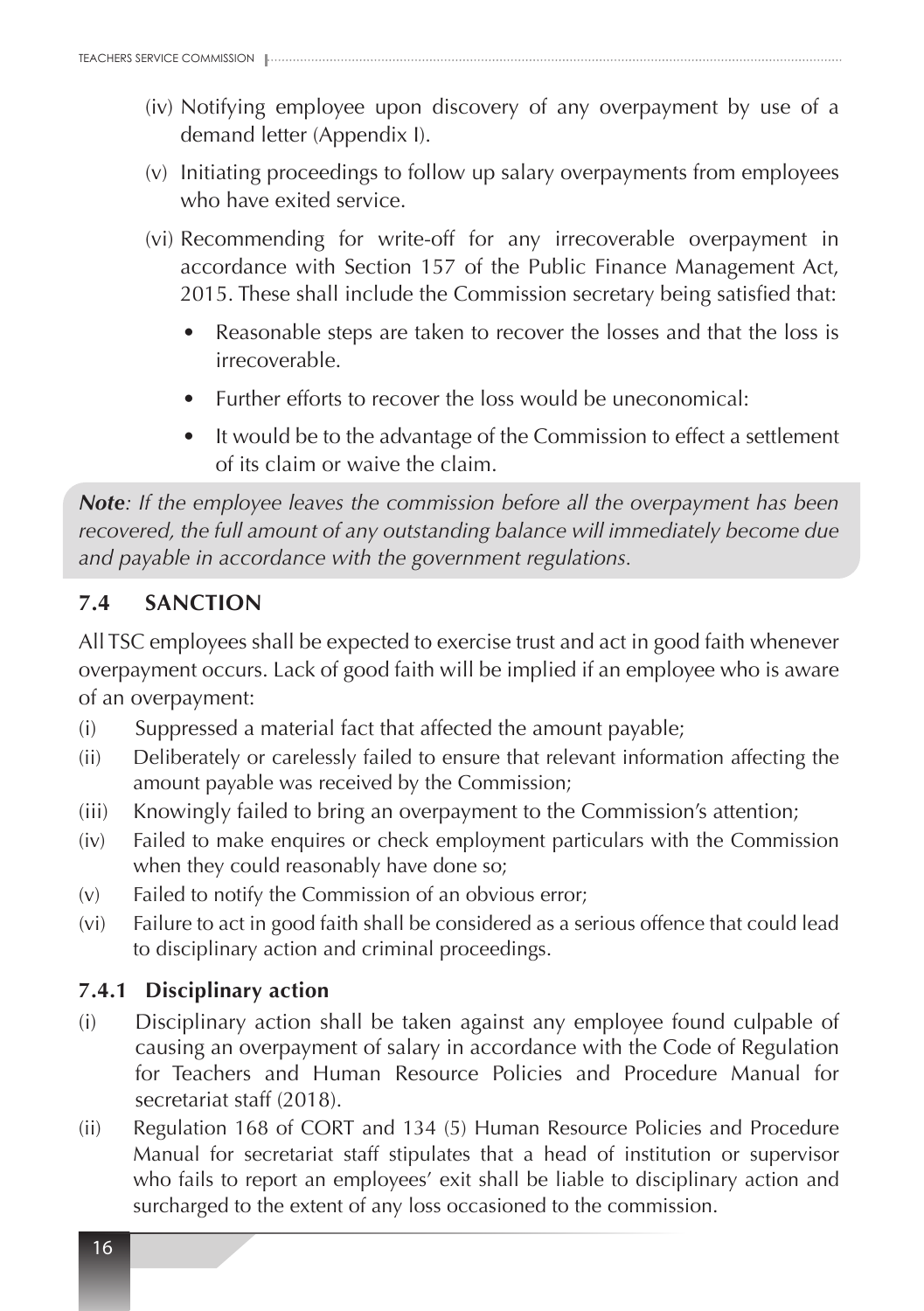- (iii) In order to institute a surcharge against any employee who cause salary overpayments, the following guidelines shall apply:
	- Where salary overpayments have been declared irrecoverable, the Commission shall recover the amount in full from the employee(s) who occasioned the loss.
	- Where the salary overpayment is recoverable, a surcharge equal to the Central Bank interest rate may be levied.
	- Whereupon Director Human Resource Management and Development (HRM&D) and/or Director, Field Services (FS) find an employee/staff culpable of causing salary overpayments, the matter will be referred for disciplinary action.

### **7.4.2 Criminal proceedings**

The Commission in collaboration with other State Agencies may recommend institution of criminal proceedings against ANY suspected employees and their accomplices.

### **8.0 MONITORING AND EVALUATION**

Director, Finance and Accounts shall hold meetings, prepare and submit quarterly reports to the CS on the progress of implementation of this policy.

### **9.0 POLICY REVIEW**

This policy shall be reviewed on need basis to accommodate emerging issues and comply with relevant government legislative requirements.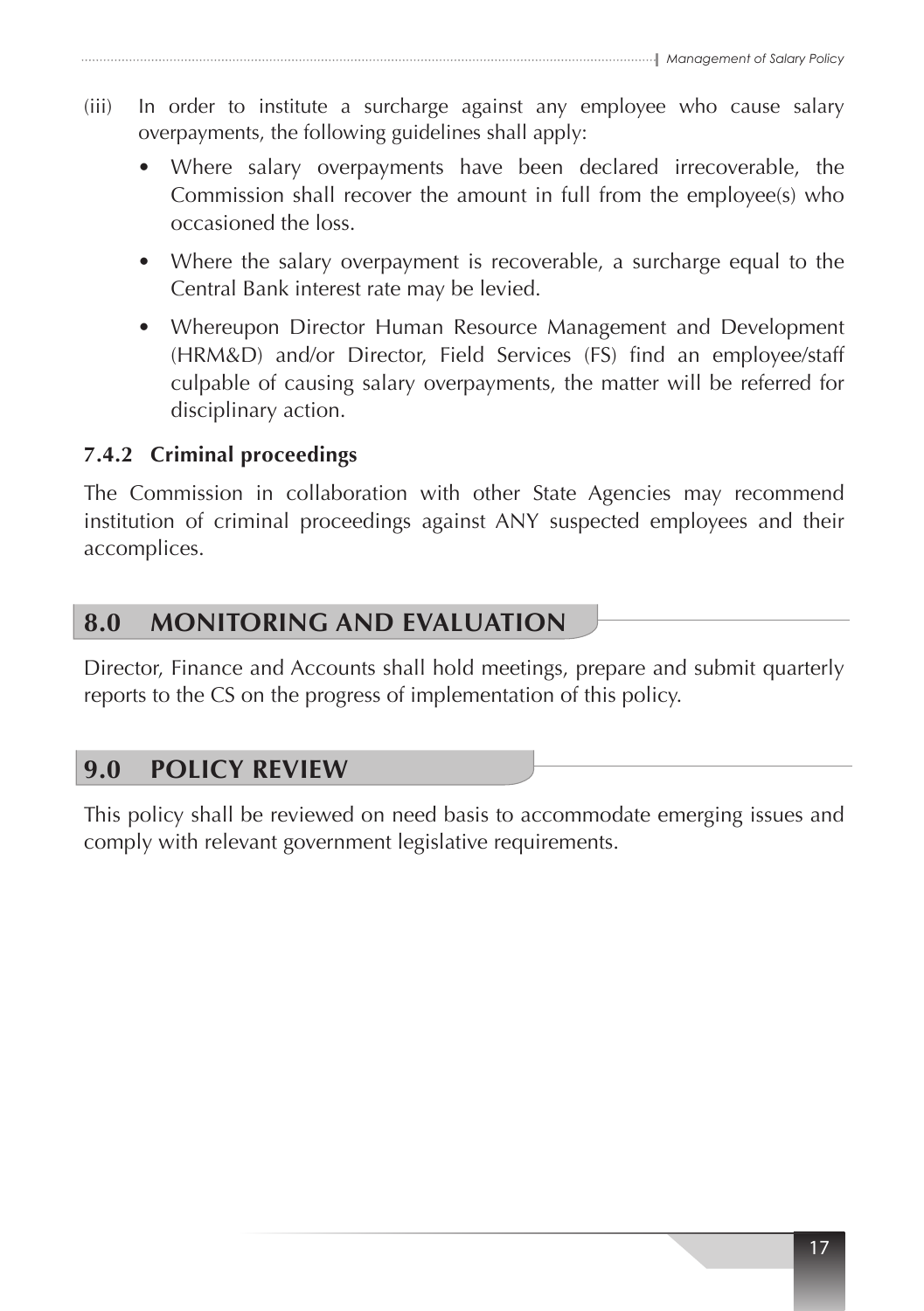### **APPENDIX I: SALARY OVERPAYMENT DEMAND LETTER**

#### **TEACHERS SERVICE COMMISSION**

|  |  |  |  | $\begin{minipage}{0.9\linewidth} \textit{TSC}/ \textit{100} \end{minipage}$ |  |
|--|--|--|--|-----------------------------------------------------------------------------|--|
|  |  |  |  |                                                                             |  |
|  |  |  |  |                                                                             |  |

### **RE: NOTIFICATION OF SALARY OVERPAYMENT**

|  | This is to bring to your attention that you were paid undue amount of Ksh |
|--|---------------------------------------------------------------------------|
|  |                                                                           |
|  |                                                                           |

The commission demands that you settle the said amount in cash payable to **Teachers Service Commission A/C No. 01001000905000** National Bank of Kenya, Harambee Avenue, Nairobi.

In an event of your failure to honor this demand, the commission shall proceed to recover the said amount in accordance with the laid down procedures and without further communication on the matter.

#### **FOR: SECRETARY/CHIEF EXECUTIVE TEACHERS SERVICE COMMISSION**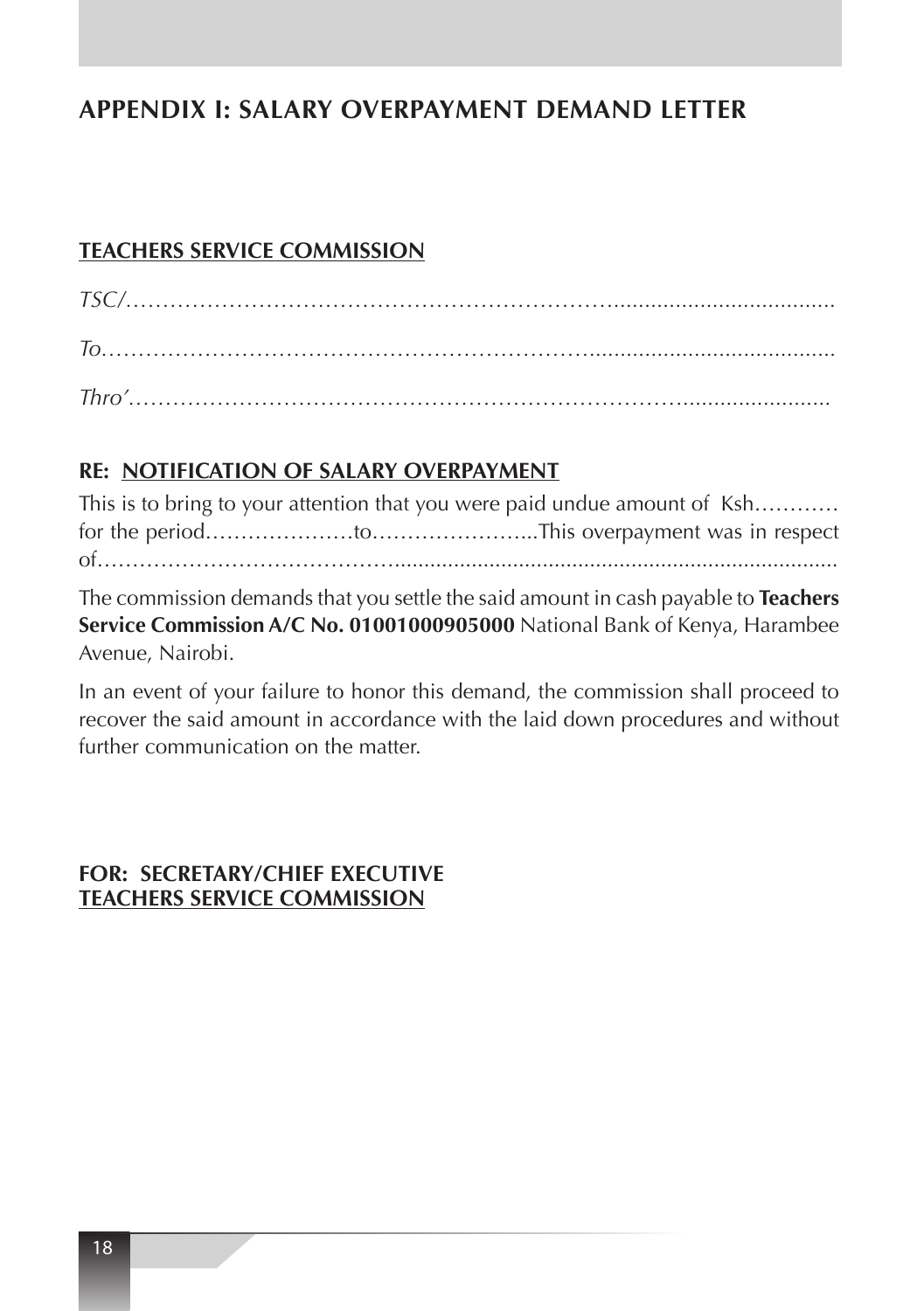### **APPENDIX II: SALARY OVERPAYMENT RISK MATRIX**

| <b>Maintain</b><br>Irregular<br>Verification of<br>D(S)<br>Inaccurate<br>$\bullet$<br>entry/exit reports<br>entry/exit<br>payments<br>an<br>D(HRM&D)<br>of their accuracy<br>reports from<br>accurate<br><b>CDS</b><br>the heads of<br>before action.<br>payroll<br>institutions<br>Sensitize/induct<br>the heads of<br>institutions.<br>Impose sanction/<br>$\bullet$<br>surcharge on heads<br>of institutions<br>who fail/delay in<br>submitting the<br>entry/exit reports.<br>D(ICT)<br>Failure/delay in<br>Implement an<br>$\bullet$<br>submission of<br>online entry/exit<br>D(HRM&D) |  |
|--------------------------------------------------------------------------------------------------------------------------------------------------------------------------------------------------------------------------------------------------------------------------------------------------------------------------------------------------------------------------------------------------------------------------------------------------------------------------------------------------------------------------------------------------------------------------------------------|--|
|                                                                                                                                                                                                                                                                                                                                                                                                                                                                                                                                                                                            |  |
| report module.<br>exit reports<br><b>CDS</b><br>Implement the bulk<br>$\bullet$<br>SMS for official<br>communication.<br>Build the capacity<br>of staffing officers.<br>Field officers<br>$\bullet$<br>to make use of<br>telephone calls and<br>emails to report<br>stoppage reports to<br>the HQS.<br>Impose sanction/<br>surcharge on heads<br>of institutions                                                                                                                                                                                                                           |  |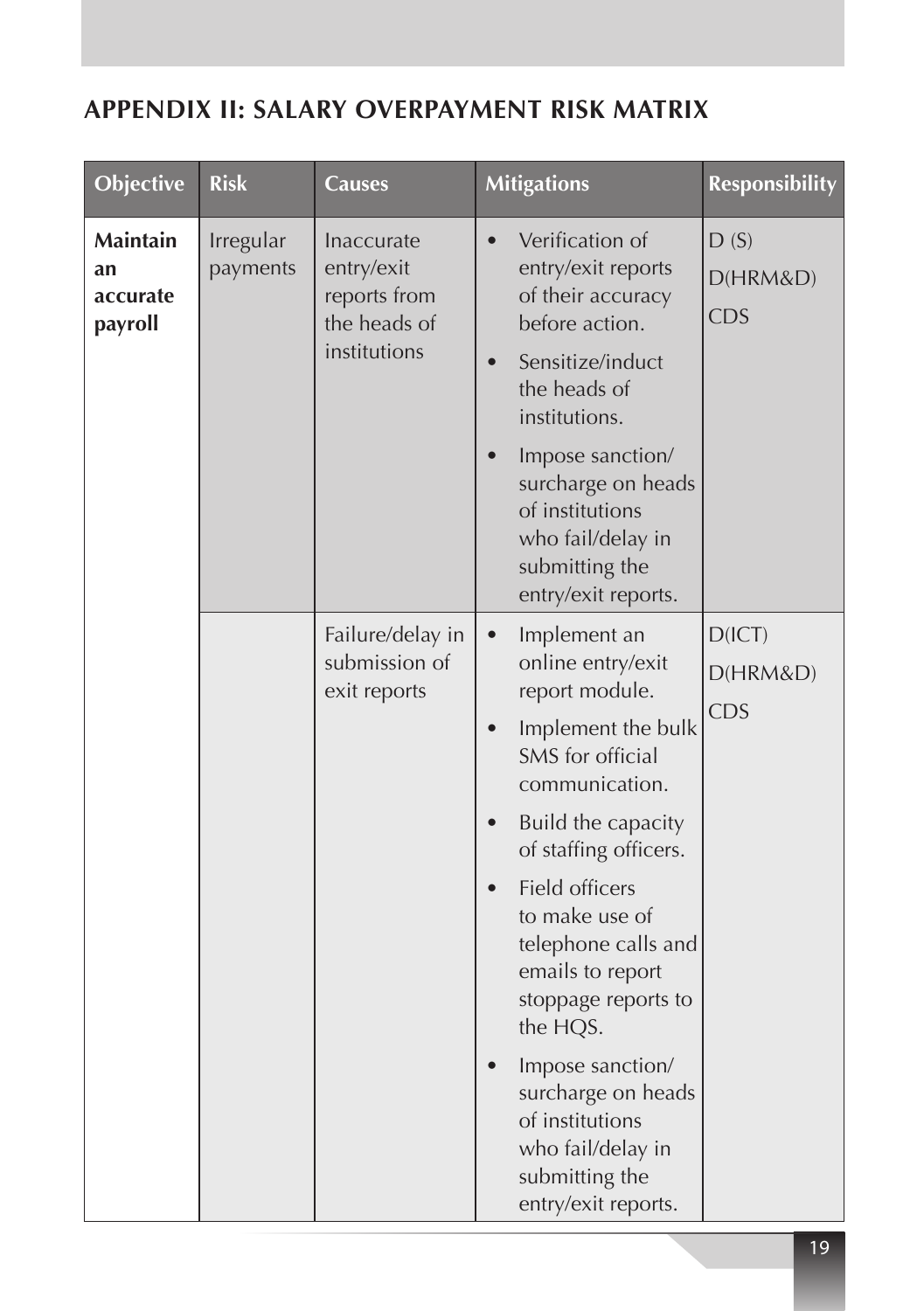| <b>Objective</b> | <b>Risk</b> | <b>Causes</b>                                                             | <b>Mitigations</b>                                                                                                                                                                                                                                                                                                                             | <b>Responsibility</b>               |
|------------------|-------------|---------------------------------------------------------------------------|------------------------------------------------------------------------------------------------------------------------------------------------------------------------------------------------------------------------------------------------------------------------------------------------------------------------------------------------|-------------------------------------|
|                  |             | Failure/delay in<br>acting on the<br>received exit<br>reports             | HR to embrace use<br>$\bullet$<br>of the online entry/<br>exit report module.<br>Prompt action upon<br>receipt of an entry/<br>exit report.<br>Recall undue<br>salaries from the<br>bank.<br><b>Build capacity</b><br>for Records<br>Management staff.<br>Impose sanction/<br>surcharge on<br>officers who fail/<br>delay in taking<br>action. | D(HRM&D)<br>D(ICT)<br>D(S)<br>D(AS) |
|                  |             | Failure/delay in<br>communicating<br>interdictions to<br>the headquarters | Prompt submission<br>of interdiction<br>letters.<br>Timely adjustment<br>of salaries (half or<br>zero salary).<br>Timely processing<br>of discipline cases.<br>Build capacity for<br>field staff.                                                                                                                                              | D(FS)<br><b>CDS</b>                 |
|                  |             | Erroneous<br>conversion<br>of salaries<br>from CBA<br>implementation      | Test proposed<br><b>CBA</b> conversion<br>programs before<br>implementation.<br>Payroll cleansing.                                                                                                                                                                                                                                             | D(ICT)<br>D(HRM&D)                  |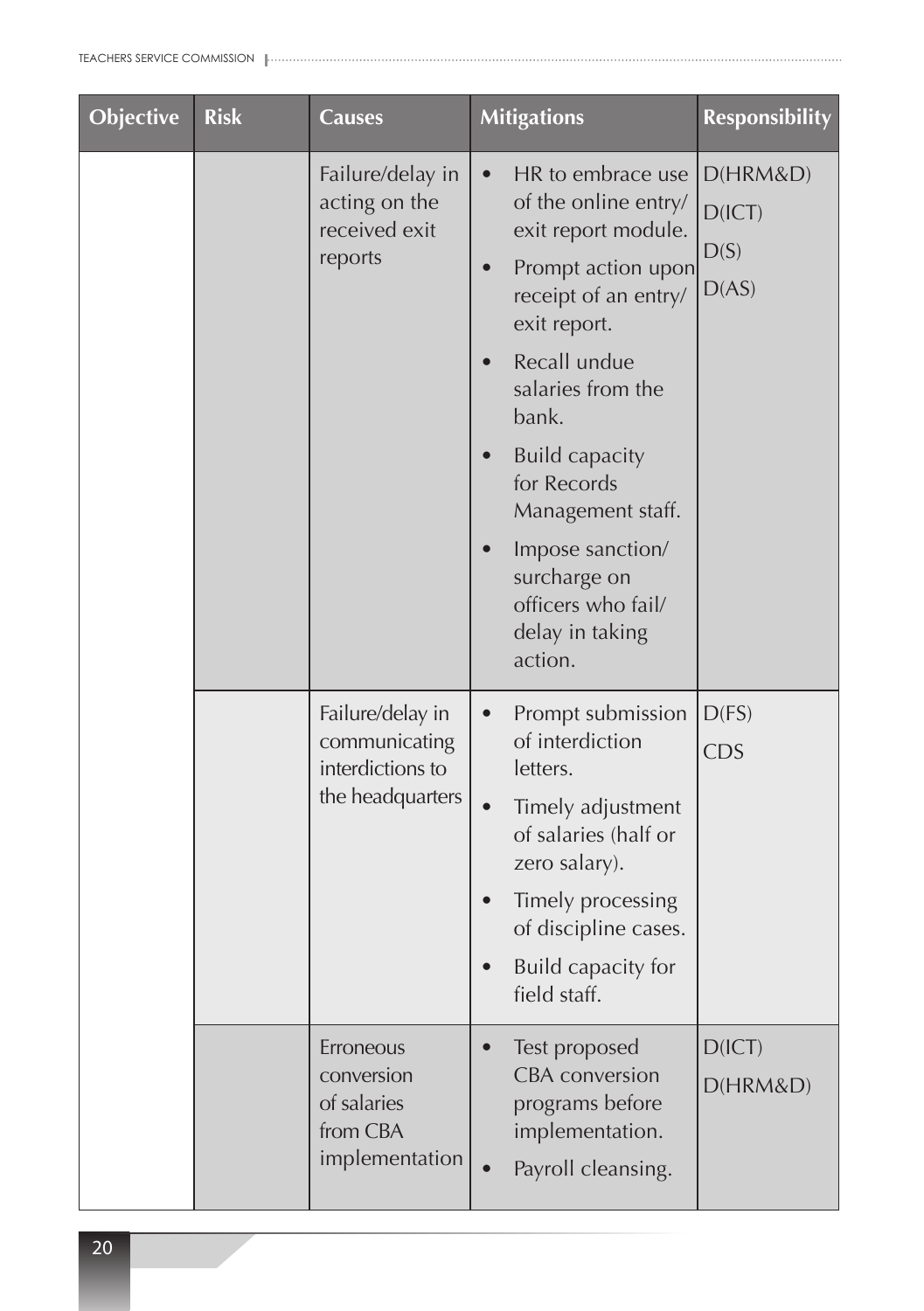| <b>Objective</b> | <b>Risk</b> | <b>Causes</b>                                                         | <b>Mitigations</b>                                                                                                                                                                                                                                | <b>Responsibility</b> |
|------------------|-------------|-----------------------------------------------------------------------|---------------------------------------------------------------------------------------------------------------------------------------------------------------------------------------------------------------------------------------------------|-----------------------|
|                  |             | Erroneous<br>computation<br>of salaries,<br>allowances and<br>arrears | <b>Build capacity</b><br>$\bullet$<br><b>HRM</b> and Personal<br>Emolument<br>staff both at the<br>headquarters and<br>county offices.<br>Verify entries on the<br><b>IPPD DCSS.</b><br>Impose sanction/<br>surcharge on<br>officers.             | D(F&ACC)<br>D(HRM&D)  |
|                  |             | Errors and<br>omissions in<br>data entry into<br>the payroll          | Verify entries on the D(F&ACC)<br>$\bullet$<br><b>IPPD DCSS.</b><br>Payroll verification<br>$\bullet$<br>Impose sanction/<br>$\bullet$<br>surcharge on<br>officers.                                                                               | D(HRM&D)              |
|                  |             | Unwarranted<br>sick leaves                                            | Adhere to the<br>$\bullet$<br>CORT.<br>Restrict application<br>$\bullet$<br>of belated sick<br>leaves.<br>Conduct<br>investigations on<br>any suspected<br>irregular sick leave<br>applications.<br>Impose sanction/<br>surcharge on<br>officers. | D(HRM&D)<br>D(IA)     |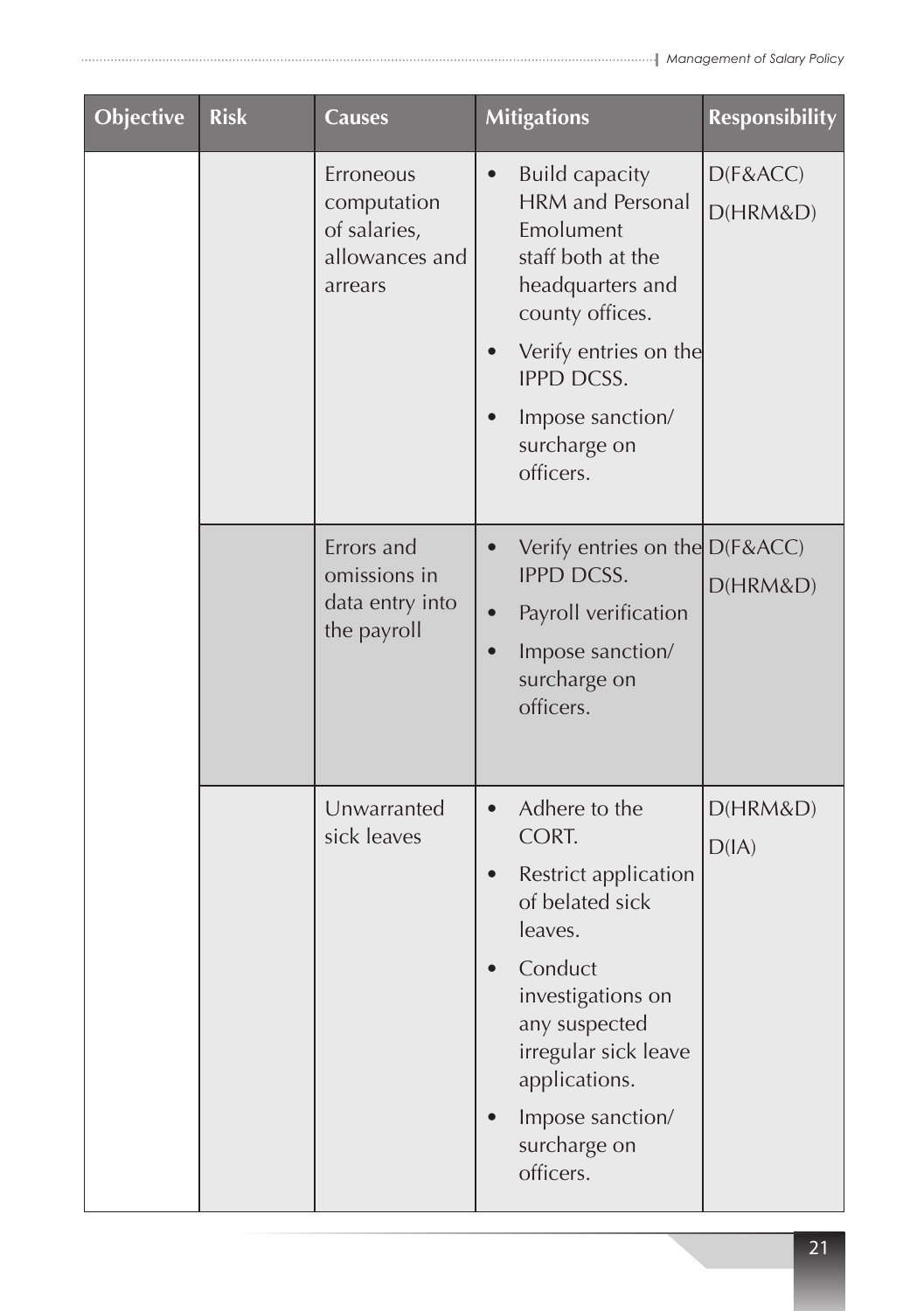| <b>Objective</b> | <b>Risk</b> | <b>Causes</b>                                          | <b>Mitigations</b>                                                                                                                                                                                                                                                                            | <b>Responsibility</b>                    |
|------------------|-------------|--------------------------------------------------------|-----------------------------------------------------------------------------------------------------------------------------------------------------------------------------------------------------------------------------------------------------------------------------------------------|------------------------------------------|
|                  |             | Failure to<br>follow up on<br>employees on<br>transfer | Embrace use of the<br>TIMIS.<br>County directors to<br>$\bullet$<br>follow up reporting<br>of teachers<br>transferred to their<br>counties.<br>Generate a T-Pay<br>control sheet<br>report for heads<br>of institutions on<br>monthly basis.<br>Impose sanction/<br>surcharge on<br>officers. | D(HRM&D)<br>D(S)<br>D(ICT)<br><b>CDS</b> |
|                  |             | Misfiling of<br>documents                              | Verify received<br>mails before filing.<br>Verify documents<br>against file details<br>before taking<br>action.<br>Expedite the<br>digitization process<br>of records.                                                                                                                        | D(AS)<br>D(HRM&D)                        |